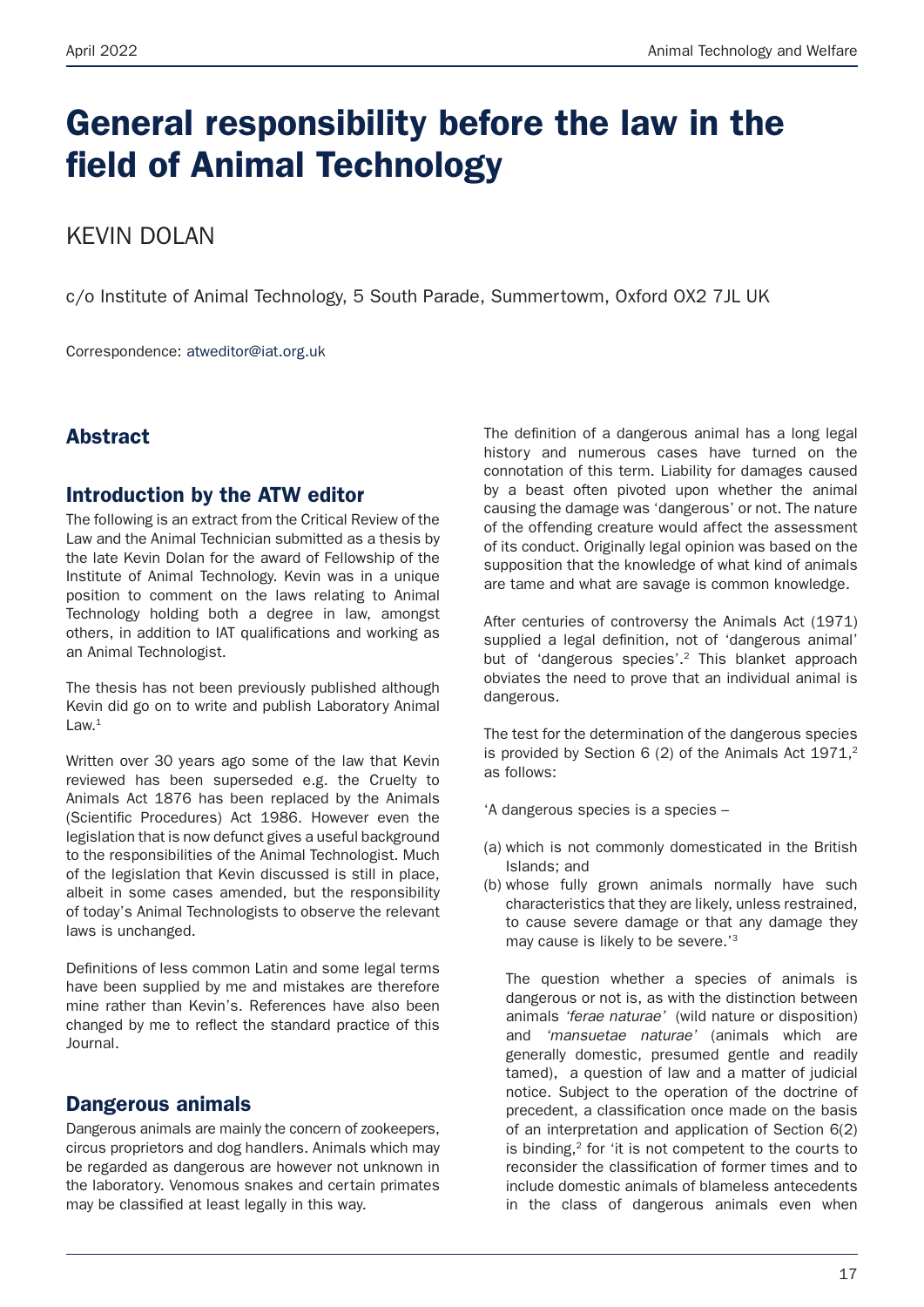wandering on the roadsides.'… "Thus, it has been held, at common law, that all elephants are all *ferae naturae* 'very naturally at suckling' and indeed they are likely to be classed as a dangerous species under Section.6  $(2)$ ,<sup>2</sup> even though the particular elephant in question is tame and causes damage from fright rather than viciousness. (cf. statement of Devlin J. Jim Behrens v. Bertram Mills Circus Ltd)",<sup>3</sup> Editor's note: cf means compare with

'The second general issue relates to the meaning of 'species'. The only assistance in determining what constitutes a species is provided by section 11 of the Animals Act (1971) which states that 'species includes sub-species and variety.'<sup>3</sup>

Wherever the word 'species' appears, the phrase 'subspecies' may be substituted. According to this interpretation one must examine the dangerousness of animals according to the subspecies to which they belong. Thus, if one subspecies of primate is dangerous and another is not, the categorisation of the particular primate in question would depend on the subspecies to which it belonged. The other interpretation is quite the opposite: all subspecies and varieties of an animal have the same characterisation as dangerous or non-dangerous as is given to the "species as a whole." This confusion should eventually be clarified by court decisions.<sup>3</sup>

The question whether an animal belongs to such a species should depend as at present on a test prescribed by law; in determining the question a court should regard as the decisive consideration the risk to persons or property in the circumstances of this country. A species of animals which is generally domesticated in the British Isles should not be regarded in law as dangerous but with regard to other species there domesticated or non-domesticated character abroad should be taken into account only to the extent that this factor may be relevant to the degree of risk such species present in the circumstances of this country.<sup>3</sup>

A Bill demanding the licensing of dangerous animals in the possession of private persons and even those in Safari Parks is being piloted through Parliament (Dangerous Wild Animals Act 1976).<sup>4</sup> This might produce a clear definition of dangerous animal. An aspect of marauding animals which may be relevant to the Animal Technologist is the recurring problem of dogs which worry livestock. The technician may be involved either because some of his dogs escape or because his farm animals are exposed to this threat.

The legislation on this matter has a long history for example the Dogs Act (1871).<sup>5</sup>

A more modern and specific Act deals with the problem of worrying livestock appeared in the form of the Dogs (Protection of Livestock) Act (1953).6

- (2) For the purpose of this act worrying livestock means –
- (a) attacking livestock, or
- (b) chasing livestock in such a way as may reasonably be expected to cause injury or suffering to the livestock or, in the case of females, abortion or loss of or diminution in their produce.
- (3) A person shall not be guilty of an offence under this Act by reason of anything done by a dog, if at the material time the livestock are trespassing on the land in question and the dog is owned by or in charge of, the occupier of that land or a person authorised by him, except in the case where the said person causes the dog to attack the livestock.
- (4) The owner of a dog shall not be convicted of an offence under this Act in respect of the worrying of livestock by the dog if he proves that at the time when the dog worried the livestock it was in charge of some other person, whom he reasonably believed to be a fit and proper person to be in charge of the dog.7

N.B. 'The fact that a dog was neither muzzled nor led is sufficient to prove that it was not under proper control.<sup>8</sup> The 'Diseases of Animals Act (1950)' endowed the Minister with extensive powers to deal with the control of dogs.<sup>9</sup>

*'Power of Minister to make orders as to dogs.* The Minister may make such orders as he thinks fit for all or any of the following purposes.

- (a) for the prescribing and regulating the muzzling of dogs and the keeping of dogs under control;
- (b) for prescribing and regulating the wearing by dogs, while in a highway or a place of public resort, of a collar with the name and address of the owner inscribed on the collar or on a plate or badge attached thereto;
- (c) with a view to the prevention of worrying of animals for the preventing for preventing dogs or any class of dogs, from straying during all or any of the hours between sunset and sunrise:' 10

The Animals Act (1971) covers liability for injury done by dogs and provides a defence for a person killing or causing injury to a dog if it is about to worry livestock and there is no other means of stopping it.<sup>2</sup>

The Guidance Notes on the Law relating to Experiments on Animals in Great Britain (GNLEA) (page  $32$ ),  $12$  has a note for those in charge of animal units concerning a group akin to 'dangerous animals' – 'destructive animals'.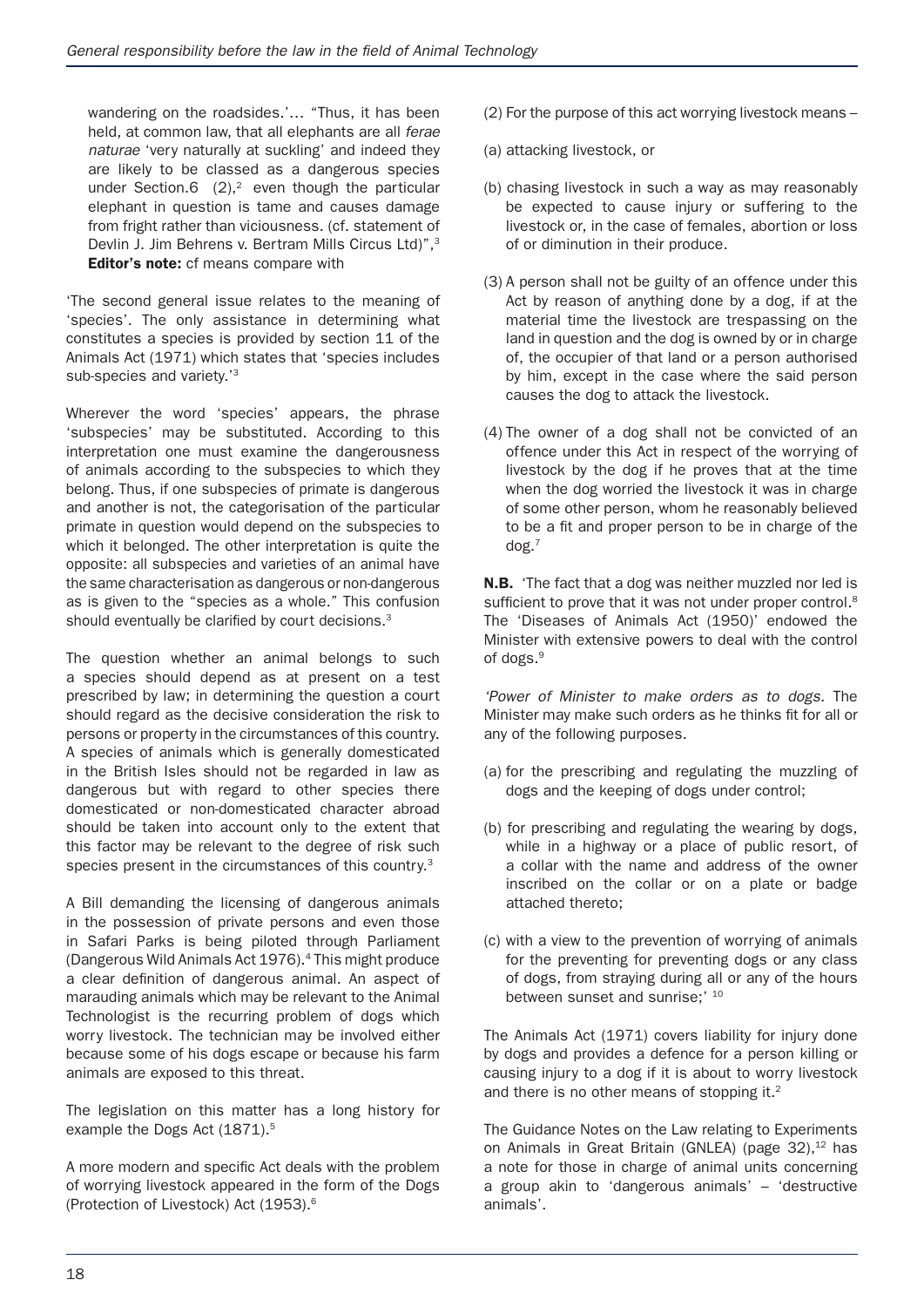'Certain animals which can be used for experimental purposes are classed by the Ministry of Agriculture as being destructive and the Minister has laid down by means of Statutory Instruments pertaining to the 'Destructive Imported Animals Act (1932)' certain regulations with regards both to importation and to keeping them.13 Species thus regulated include Coypu, Mink, Grey Squirrel, Muskrats, and non-indigenous rabbits. Whilst such animals may be obtained for experimental purposes, it is necessary to have regard to the instructions and restrictions on accommodation and for the experimenter who has the authority of the 1876 Cruelty to Animals Act to obtain a licence from the Ministry of Agriculture of the set or the Secretary of State for Scotland also.'

# Non-dangerous animals

This negative term embraces animals not included in the legal term 'dangerous animals'. These supposed innocent animals however may cause damage for which, those in charge of them may be held responsible. The Animals Act (1971) covers this eventuality.<sup>2</sup>

The 'knowledge' of the waywardness of a non-dangerous animal or the 'precarious knowledge' through an employer employee can be assessed in the spirit of the 'scientific action'. The suspicion of the viciousness of an animal can be supposed if:

- (a) The animal caused severe damage before.
- (b The animal has already attempted to do the harm in question.
- (c) There is a good basis for supposing viciousness.

# **Security**

Security is an important element in the avoidance of injuries and damage in connection with animals. The law underlines this need for security in the care of animals; e.g.. 'Animal Boarding Establishments Act (1963)'.<sup>14</sup>

'(3) In determining whether to grant a licence for the keeping of a boarding establishment for animals by any person at any premises, a local authority shall in particular (but without prejudice to their discretion to withhold a licence on other grounds) have regard to the need for securing.

That appropriate steps will be taken for the protection of the animals in the case of fire or other emergency.'

There is a similar clause in the 'Pet Animals Act  $(1951).$ <sup>15</sup>

The Codes of recommendations are specific in their demands in respect to security in connection with animals.

- (6) Internal surfaces and fittings of the buildings and pens accessible to pigs shall not have any sharp edges or projections likely to cause injury.
- (7) Pen floors should be effectively drained. All floors particularly slatted or metal mesh ones, should be designed, constructed and maintained so as to avoid injury or distress to the pigs. Advice should be sought if injury or distress occurs.
- (8) Paints and wood preservatives which may be toxic to pigs should not be used on surfaces accessible to them. Particular care is necessary to guard against the risk of poisoning from old paintwork in any part of the building or when second-hand building materials are used.
- (9) When planning new buildings, consideration should be given to the provision of an escape route for stock in an emergency; and materials used in construction should have sufficient fire resistance to enable any emergency procedure to be followed.

The Codes of recommendation are also concerned with protecting animals from one another. For example:

- (6) Aggressiveness in dry sows presents a severe problem of husbandry. Where the sows or gilts are kept in groups, much depends on the temperament of individual animals but the stockman should ensure that persistent bullying leading to severe injury does not take place.
- (56) Precautions should be taken to protect birds against foxes, other predators, dogs and cats.

Directions on security in respect animals comes from an unexpected official source, The Highway Code.16

The Highway Code gives suggestions on the proper handling of animals if accidents are to be avoided, whether the animal is dangerous, likes snakes being transported in the back of a car or merely clumsy cattle in a country lane.

'If you have an animal in your car, keep it under control. Make sure it cannot disturb you while you are driving. Do not let a dog out of the car onto the road unless it is on a lead.'

If you are riding a horse, keep to the left.

If you are on foot, and leading an animal on a road that has no footpath, walk on the right-hand side of the road. 'If you are herding animals along or across the road and there is someone with you, send him/her along the road to warn drivers….'

The GNLEAs set standards for such of security for the animal house: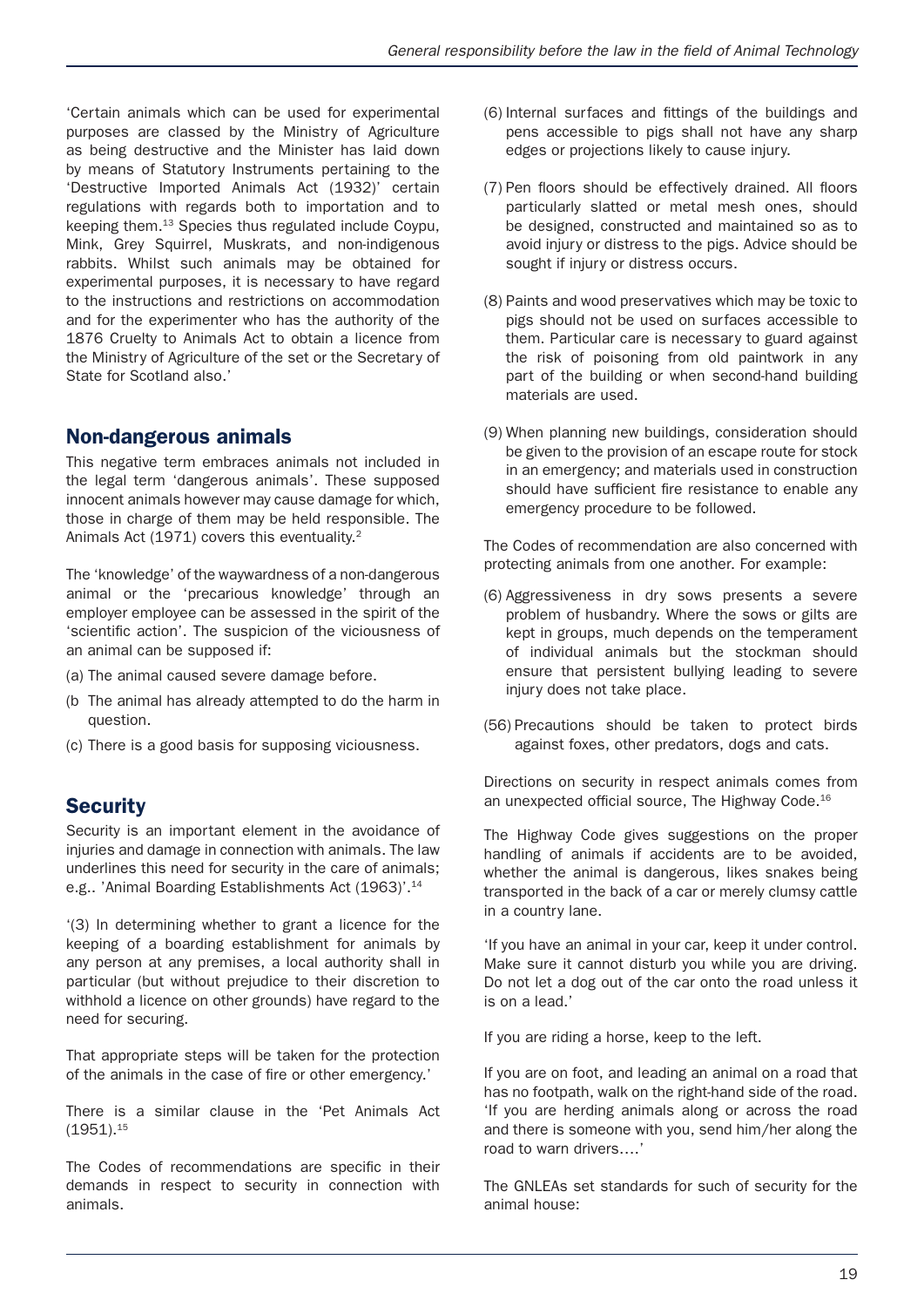'Security: aim at a closed community in a self-contained unit with private lift or entrance(s) for staff, animal foodstuffs et cetera; not overlooked or, if so fitted with opaque window is not (not blinds); quiet and sheltered from cold wind."12

The GNLEA  $(P.50.)$ ,<sup>17</sup> quotes from the Animal Boarding Act (1963) concerning security with the implication that the same precautions would be act in an animal unit.<sup>18</sup> '18. All heating appliances must be of such construction as to constitute no risk of fire.

- 19. Animals and equipment shall not be placed or kept in such a position as to render ingress or egress difficult in the case of fire or other emergency.
- 20. The licensee shall ensure that a responsible person shall at all times be in, or within, reasonable distance from the premises for the purpose of giving warning and taking other necessary steps in the event of fire or other emergency. In the case of premises which are locked-up, outside business hours, the Licensee shall appoint a responsible person residing within a reasonable distance of the premises to have custody of the key. The name and address of such person shall be displayed in legible characters on the front door, or windows of the premises and be notified to the local fire brigade. An adequate and accessible supply of water and sand and/or an efficient fire extinguisher must always be available…'

### Escape

Security does not only imply the protection of the animal but also its restraint for the prevention of escape. Escape may be the result of slipshod security. The obligation to avoid damage to persons or property by preventing the escape of mischievous animals is clear in law.

"Blackburn J., Pronounced the doctrine which is now known as the Rule in Rylands versus Fletcher; he said 'the person who for his own purposes brings on his lands and collects and keeps there anything likely to do mischief if it escapes, must keep it at his peril, and if he does not do so, is prima facie is answerable for all the damage which is which is the natural consequence of its six but escape" (Littlewood Report.IE i EX. 265,  $279 - 80.119$ 

Editor's note: Prima facie – first sight/impression

Escape without actual damage may sometimes constitute an offence.

#### *The Highways Act (1959)20*

'135. Penalties in connection with straying animals;-

(1) if any horses, cattle, sheep, goats or swine are at

any time found straying or lying on or at the side of a highway their keepers shall be guilty of an offence:'

provided that this subsection shall not apply in relation to parts of the highway passing over any common, waste or unenclosed ground."

The Agriculture Act  $(1947)$  Section 99,<sup>21</sup> stipulates that the Minister may serve notice in writing on the occupier of land requiring him to take steps to *prevent the escape* of animals from land on which they are kept in captivity.

The Modern Law of Animals Page 44) has apt remarks on this subject.<sup>22</sup>

' It should be noted… That the that it is not unlawful to keep either an animal of a dangerous species or any other animal known to be dangerous;' (it can be noted in passing that a bill is being steered through Parliament to demand a licence for the possession of a 'dangerous animal' by a private individual or even by Safari Park proprietors – March 1976) 'for the wrong is in allowing it to escape from the **keepers control** with the result that it does damage. It has been pointed out that to admit of a rule that it is unlawful to keep dangerous animals would mean that "the proprietors of the Zoological Gardens would live in a perpetual state of lawbreaking.<sup>23</sup>

'Liability and under section 2 (1) of The Animals Act  $(1971)$  is strict.<sup>2</sup> He who keeps an animal of a dangerous species does so at his peril. It is no defence to an action for keeping such an animal which has injured the plaintiff that the defendant did not know of its ferocity. For it is still the law "that it cannot be doubted that a person who keeps an animal (of a dangerous species) must prevent it from doing injury, and it is immaterial whether he knows it to be dangerous or not.'

### Fencing

Because of the economic value of farm animals and because of the long legal history of cases concerning damage caused by straying cattle, the question of fencing has been extensively dealt with by the courts. In this area there is an abundant amount of case law.

Fencing is legally described as "the construction of any obstacle designed to prevent animals from straying": (Animals Act  $(1971)$  section  $11$ ).<sup>2</sup>

This will mean that fencing will include not only fences but also, for example, ditches though only where the purpose of the ditch is to contain livestock and not where its sole purpose is to carry away water.<sup>'24</sup>

'The duty to fence is only to keep reasonable fences to prevent the escape of ordinary cattle in ordinary circumstances.'25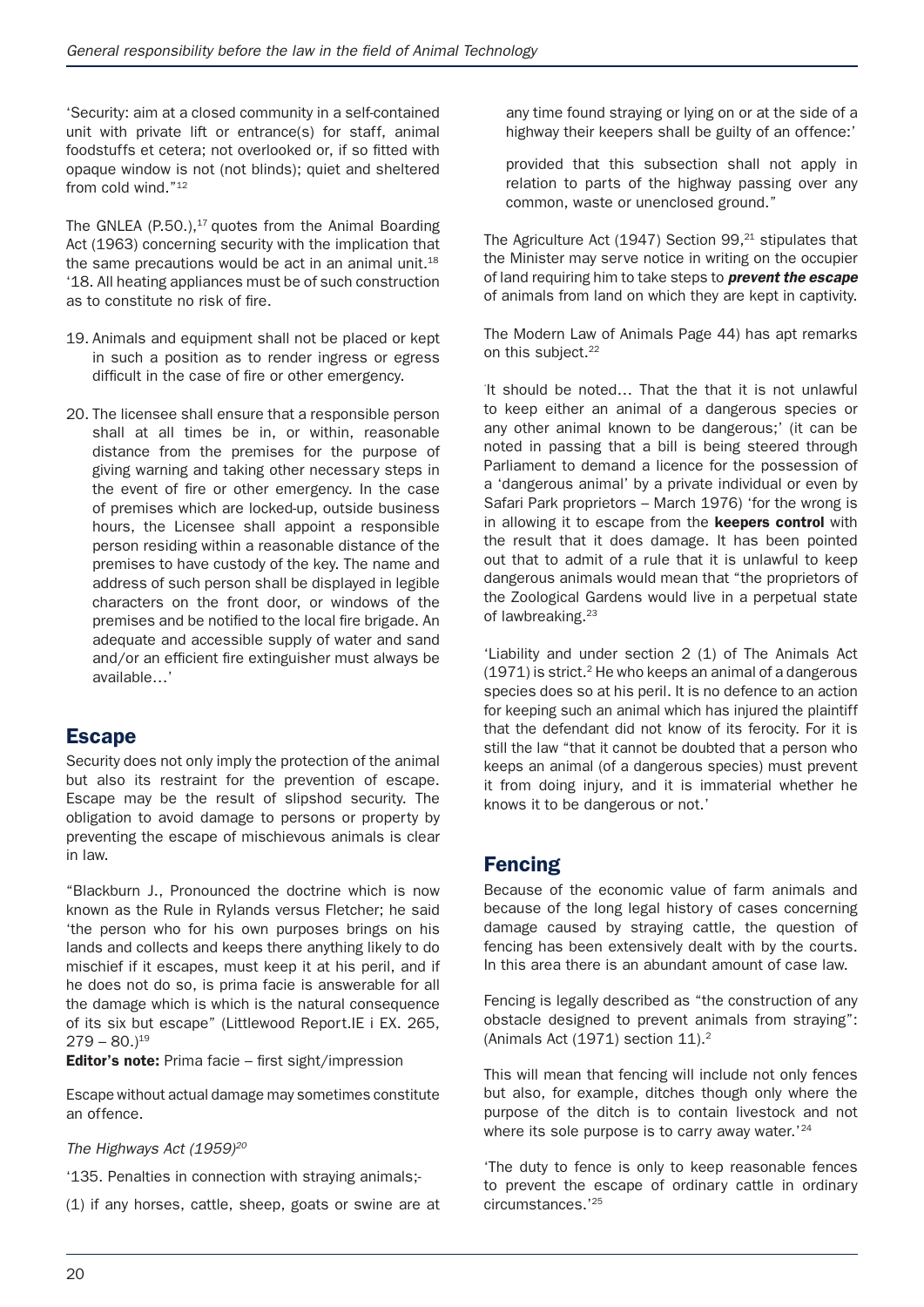'There is no negligence when cattle are contained by an electric fence in good order and charged with current at all material times and yet a cow gets into the highway in some inexplicable way. Similarly, the use of a 4-foot fence to contain heifers in heat was reasonable, even though heifers in such a condition may be become unruly and jump fences. As the judge said: 'it would surely not be reasonable to ask farmers whose properties are adjacent to a public highway to erect 8-foot fences or such fences that no animal at any time would ever be able to break out of. Cows are persistent and in spite of their apparent stupidity, are very resourceful when they wish to go from point A to point B.' 26

… It has been accepted that the heavier the traffic the higher the duty of care:" 126

# Negligence

Negligence – a source of injury and escape may bring liability or prosecution in its wake. Since the Animal Technologist may be the man on the spot in an animal enclosure, he may easily be involved in consequential litigation. Serious disputes of this nature are settled by court decisions and when a crisis occurs naturally legal counsel will be sought.

'Negligence signifies the breach by a defendant of a legal duty to take care not to damage the person or the property of the plaintiff.'

Fortunately the technician has no need to be versed in the complicated refinements of negligence but it would be useful to be aware of the hazards arising from negligence.

'There has never been any doubt since the  $17<sup>th</sup>$  century that an action will lie for the negligent keeping of animals which cause harm to the plaintiff. There is, therefore, a common law duty to take reasonable care to prevent your animals from causing injury, whether or not they escape from your land or control. This liability was quite independent of the common law heads of liability peculiar to animals and is quite independent of any statutory liability imposed in their place by the Animals Act 1971.<sup>2</sup> As Lord Atkins has said: "it is also true that, quite apart from the liability imposed upon the owner of animals or the person having control of them by reason of knowledge of their propensities, there is the ordinary duty of a person to take care either that his animal or his chattel is not put to such a use as is likely to injure his neighbour..."<sup>27</sup>

Editor's note: *heads in this case refers to the elements in a claim of liability and subsequent compensation claim.*

It is important to know that ultimately what constitutes 'reasonable care' is a question of fact, in each case.

As in all torrts, so in the case of negligence, foresight is a factor to be considered. If a result of an action or an

omission could in no way be foreseen, then negligence is out of the question. The lack of foresight must however be taken in a very broad sense.

Editor's note. What is a tort? The law of tort is wideranging body of rights, obligations and remedies applied by the courts in civil proceedings. It provides remedies, relief for those who have suffered loss or harm following the wrongful or negligent acts of others. A tort is a civil wrong by the 'tortfeasor' that unfairly results in loss or harm to another.

With regard to liability for accidents brought about by an animal running onto the highway and causing, let us say, a car to swerve and crash, the question now is quite simply one of negligence. Did the owner or keeper take all reasonable steps to prevent the animal running onto a busy road, out of control and bewildered where it could easily cause chaos? If now seems clear that negligent failure to exercise the necessary measure of control can result in an action being booked brought successfully against the owner.<sup>28</sup>

It is not presumed that technicians spend their time herding large numbers of rodents along public thoroughfares but some technicians may be concerned with errant ruminants. Special attention should be paid to possible injury, either from animals or other sources in the animal unit, to visitors.

'Visitors in this context include people who come upon the property either in the occupiers interests (e.g.plumbers) or in their own (e.g.guests) or in the exercise of some right conferred by law and also people who enter as a result of a contract between the occupier and some third party.'29

It is the duty of the occupier to see that the visitor will be reasonably safe in using the premises for the purposes for which he is invited or permitted to be there.

- 1. An occupier may expect that the person in the exercise of his calling will appreciate and guard against any special risk ordinarily incident to it.
- 2. A warning does not absolve the occupier of liability unless it is sufficient to enable the visitor to be reasonably safe.
- 3. No duty is owed in respect of risks willingly accepted by the visitor.
- 4. In certain areas and occupier may vary or exclude his duty of care notably given by notices to that effect to the to a licensee, or by varying or excluding the duty of care as a term of a contract between the occupier and the visitor.'30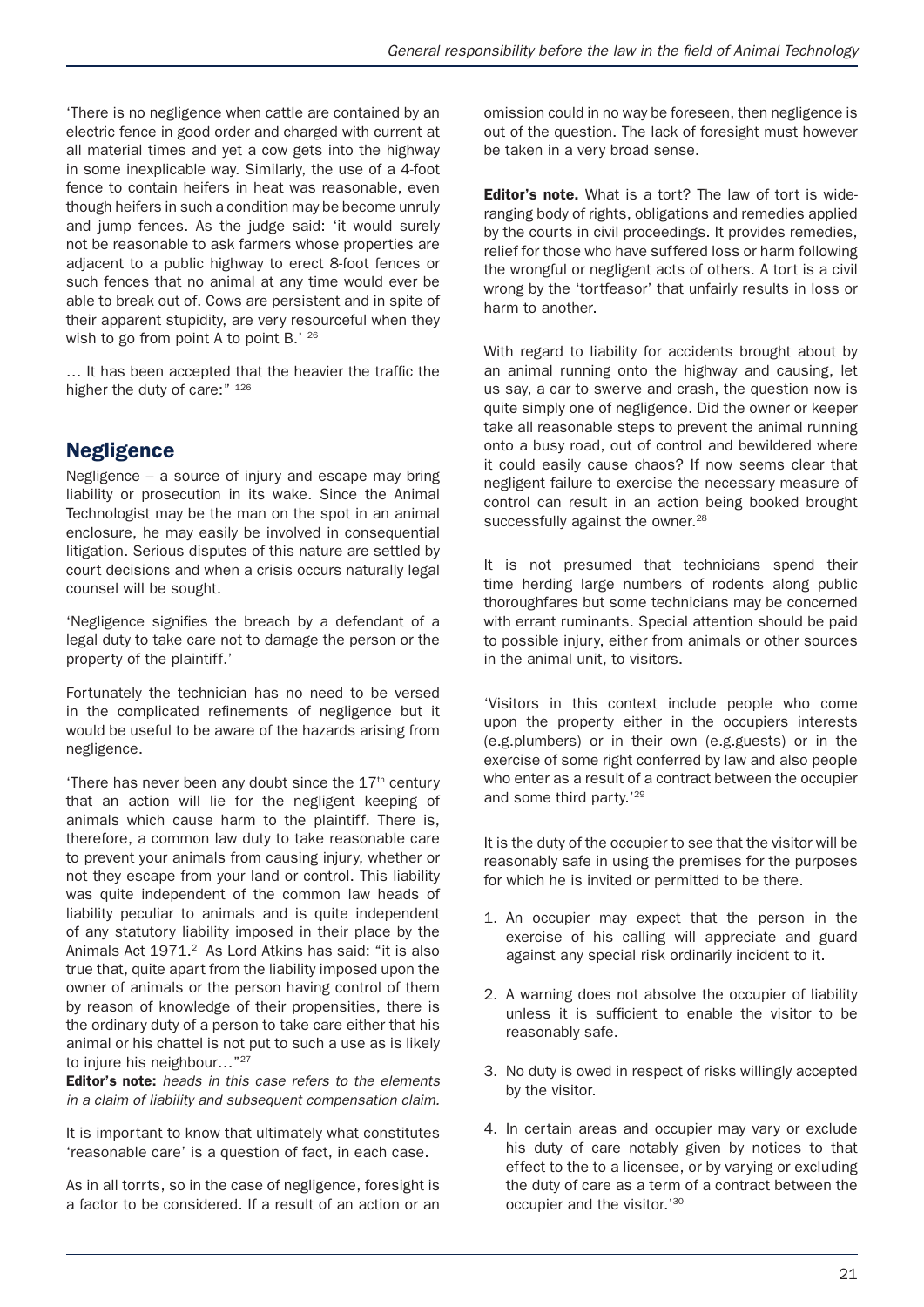# Nuisance

#### *Public nuisance*

'A public nuisance is such an inconvenient or troublesome offence annoys the community in general, and not a few individuals only and is indictable as and misdemeanour. A nuisance which materially affects the reasonable comfort and convenience of persons within its sphere, may be a public nuisance. An offensive trade, either from the noise or smell, carried on to the annoyance or discomfort of all persons in the neighbourhood, is a nuisance; keeping ferocious animals without proper control is a public nuisance;<sup>'31,32</sup>

'The question whether the activity is reasonable depends on all the circumstances of the case… A collection of noisy animals might be a nuisance in a residential area, though not in the open country. Smells and noise are perhaps the most common form of nuisance which may be caused by laboratory animals but is escaping infections might also constitute nuisance, though these will be more properly be dealt with in an action for negligence.'33

As in the case of negligence, foresight is also a factor in cases of nuisance, whether based upon a lack of care or not, and whether public or private.<sup>34</sup>

A Private Nuisance is a wrong which incommode a person in the use and enjoyment of his land. '… It may be an actionable nuisance to contaminate your neighbour's water supply with droppings from animals on your land.'35

The various sources of nuisance associated with an animal unit are well summarised in Modern Law of animals.35

'Just as such escapes may constitute a nuisance, so also may the conduct of animals remaining on the defendants's land. If pigs are kept on the defendents land so that the smell from them unreasonably interfere with the plaintiffs enjoyment of his land, this is a nuisance and the same may be said for other smells, such as those from horses.' (cf. Benjamin v Storr(1874)<sup>36</sup> Liability in nuisance extends also to unreasonable noise made by animals on the defendant's lands, as with the crowing of cockerels, the barking of dogs or the noises of horses in a stable. It is probable also that it is actionable nuisance to keep diseased animals on one's own land in circumstances such that their disease "infects one neighbour's animals and therefore interferes with his use of his land.'35

The proper disposal of radioactive weight is relevance to the avoidance of public nuisance.

'…the disposal of radioactive waste is controlled by

the Department of the Environment (DoE) which issues to each registered user of radioactive materials a certificate of authorisation. This states the maximum amounts of radioactive waste which may be disposed of per month by specified routes. The actual amounts of activity authorised for disposal by various routes are prescribed by the DoE in the light of the needs of the establishment and local conditions. The commonly used methods of disposal are discharge into the sewers, incineration and disposal via the domestic refuge service.

The radioactive waste which arises from the use of radioactive materials in animal experiments occurs in three main forms; radioactive bedding and excreta, radioactive carcasses and liquid waste including unwanted radioactive solutions, urine and other body fluids, and water from cage or animal penned washings. In addition a small amount of solid wastes in the form of swabs, disposable syringes and paper may arise.

In most establishments it will probably be possible to dispose of all liquid waste by discharge into the sewers via the ordinary drainage system. However, if more than small amounts e.g.10  $\mu$  Ci/0.1m<sup>3</sup>, of very high toxicity nucleotides, or millicurie or larger amounts of medium toxicity nuclides are used, special disposal arrangements may be required for all or part of the liquid waste.

The disposal of contaminated bedding and other combustible solid waste by incineration is frequently permitted or, if the material contains only small quantities of moderate to low toxicity radio nucleotides, less than 10  $\mu$  Ci/ 0.1m<sup>3</sup>0 per m<sup>3</sup>, disposal via the domestic refuge disposal service operated by the Local Authority may be allowed.

The disposal of radioactive carcasses may sometimes present problems. For small animal carcasses containing no more than moderate amounts of medium or low toxicity nucleotides, disposal by incineration or by maceration and flushing into the drains may be permitted.'37

In the field of disposal of any type of waste the local authority have has wide powers of legislation which should be consulted and must be observed.

'The reader is more likely to be concerned with bylaws made under Sections.81 and 82 of the Public Health Act  $(1936);^{38}$  section 81 provides: -

A local authority may make bylaws for preventing: –

- (a) the occurrence of nuisances from snow, filth, dust, ashes and rubbish;
- (b) the keeping of animals so as to be prejudicial to health.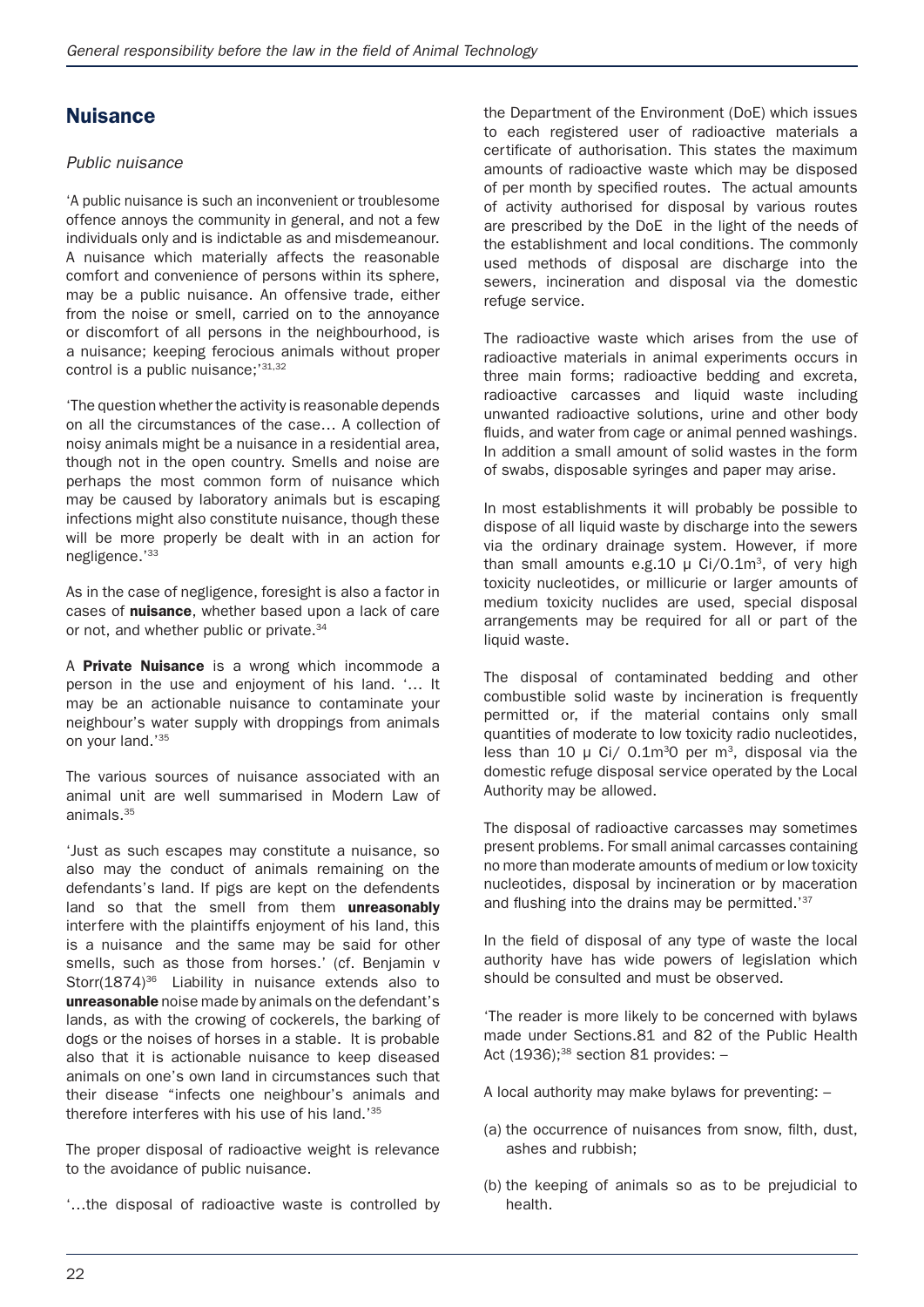Under section 82 of the 1936 Act a local authority may make bye-laws governing the disposal of any faecal or or offensive or noxious matter or liquid.'

The disposal of waste is also regulated by the Public Health (Drainage of Trade Premises) Act 1937 which controls the nature and quantity of effluent which may be discharged into public sewers.<sup>39</sup> Under Section 63 of the Public Health Act (1961) premises for scientific research or experiments,40 are made subject to the 1937 Act.39,41

The GNLEA, pages 33 to 35 give instruction on the procedures of correct disposal of waste material.<sup>42</sup>

'The three common methods of disposal of the killed animal are: a) incineration, b) maceration and c) collection.

a) *Incinerators;* Incinerators vary… In efficiency… for animal house usage where there may be a high percentage of wet material for disposal. Difficulty may also arise from malodorous gaseous effluent and special problems are associated with infectious and radioactive materials. Consult a specialist engineer who can advise you on your particular requirements. (Kevin's notes: I admit the above paragraph is

far from law but it was seen fit to include it in the GNLEA.)

- b) Maceration by means of a commercial size waste disposal unit is an excellent means of disposing of the majority of laboratory animal species and will usually be acceptable to the Public Health Authority and the Department of the Environment, the latter of whom must be consulted with regards to all details concerning radioactive waste disposal. An important detail with regards to installation is that the outflow drained should not be less than 4 inches in diameter. It is not recommended for disposals disposal of feathered carcasses.
- c) Collection means disposal within a waterproof bag container by the council refuse collection and requires prior consultation and agreement with the local sanitation authorities. It is obviously not suitable for the disposal of infective material.

With regard to the carcass meat of livestock which has been used for experiment and which may have considerable market value, there will be no objection to the sail, provided the necessary permission is obtained from the meat inspection authority and that all relevant regulations are complied with. You are reminded however that the live experimental animal may not be moved from premises registered by the Home Office to other than another registered place.

# Animals exposed to ionising radiation

When the levels of radiotoxicity are liable to be higher than dosage associated with tracer isotopes, the special requirement is that the accommodation and the arrangements for disposal of contaminated material and effluent, must comply with the Radioactive Substances Act  $(1960)^{43}$  and that the animal house must be registered with the DoE in addition to the Home Office and authorisation for the accumulation of disposal of radioactive waste be obtained.<sup>42</sup>

The technician's concern with the avoidance of causing a nuisance and his responsibility in the matter will vary with the amount of authority he/she has within the establishment.

# Liability

'The law affecting the animal house involves both civil and criminal liability. Where injury, loss or damage is caused by animals or by the keeping of animals, the injured party may recover damages in the civil courts by bringing an action in the county court, if the claim is small, or the Queen's Bench Division of the High Court, if the claim is more substantial. The right to bring such action is principally contained in common law, that is in the law as established by decided cases. To a lesser extent it is created directly by Act of Parliament, such as Occupiers Liability Act (1957) and the Animals Act  $(1971).<sup>44</sup>$ 

The Chief Technician, particularly, may easily be involved with the causes of liability e.g. lack of security, escape, negligence, nuisance, contravention of Safety Regulations, etc. The actual decisions on liability, the apportioning of blame and the allotting of compensation will be settled far from the animal house in a court of law, perhaps, on the part of the Company or Institute by lawyers. It would be presumptuous and superfluous to expound on the matter of liability but some notes on the matter are relevant. One major Act concerned with liability is simply entitled the Animals Act 1971.<sup>2</sup>

'An Act to make provisions with respect to civil liability for damage done by animals and with respect to the protection of livestock from dogs; and for purposes connected with these matters.'  $(12<sup>th</sup>$  of May 1971 preamble to the Act).

# The Animals Act 9 (1971) – Table of **Contents**

*Strict liability for damage done by animals*

- 1. New provisions as to strict liability for damage done by animals.
- 2. Liability for damage done by dangerous animals.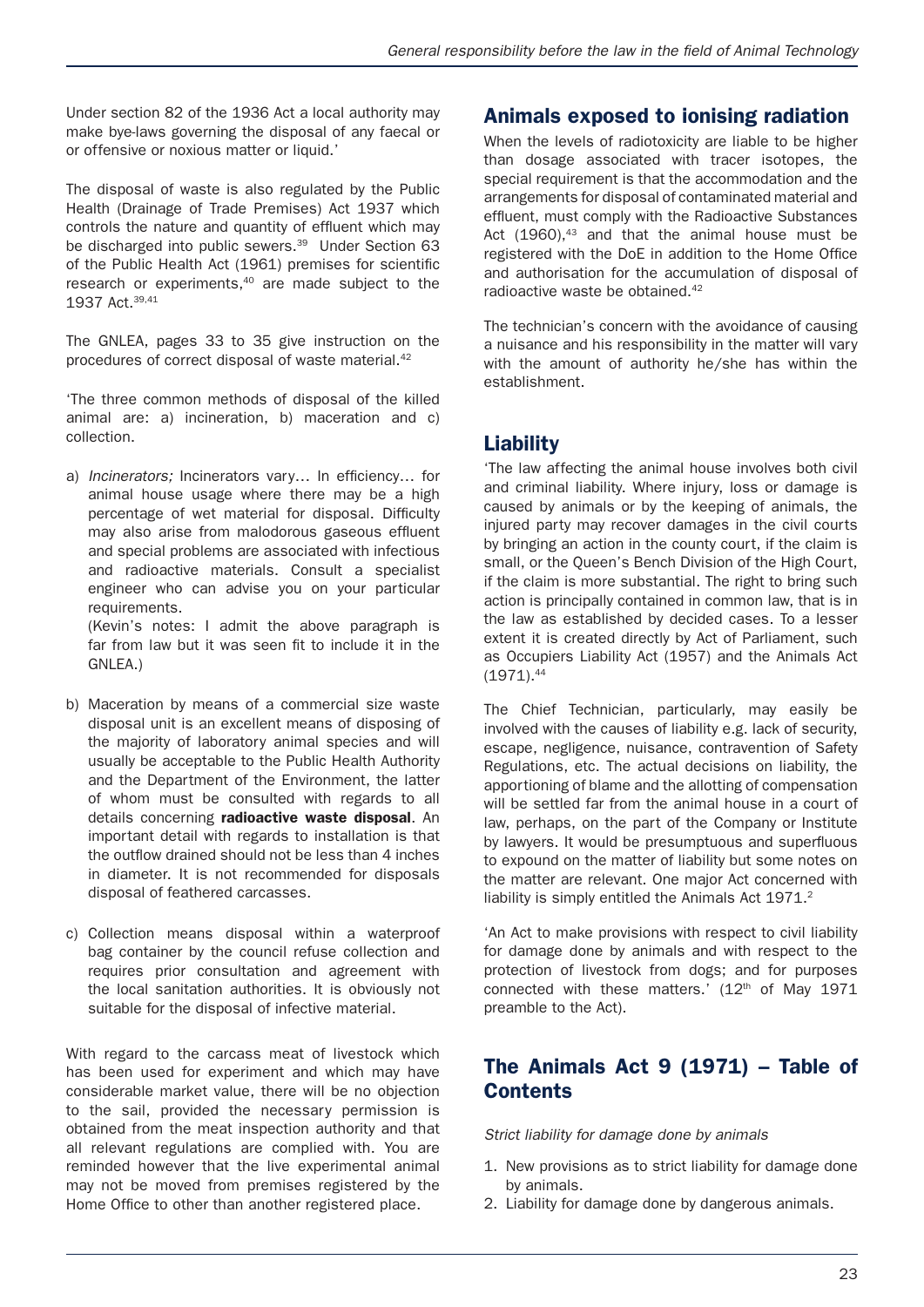- 3. Liability for injury done by dogs to livestock.
- 4. Liability for damage and expenses due to trespassing livestock.
- 4A. Liability for damage and expenses due to horses on land in England without lawful authority.
- 5. Exceptions from liability under sections 2 to 4A.
- 6. Interpretation of certain expressions used in sections 2 to 5.

#### *Detention and sale of trespassing livestock*

- 7. Detention and sale of trespassing livestock.
- 7A. Power of local authorities in England to detain horses
- 7B. Powers of freeholders and occupiers in England to detain horses
- 7C. Detention of horses under sections 7A and 7B

#### *Animals straying on to highway*

8. Duty to take care to prevent damage from animals straying on to the highway.

*Protection of livestock against dogs*

9. Killing of or injury to dogs worrying livestock.

#### *Supplemental*

- 10. Application of certain enactments to liability under sections 2 to 4A.
- 11. General interpretation.
- 12. Application to Crown.
- 13. Short title, repeal, commencement and extent.

'There is no definition of animal provided by the Animals Act (1971, but it is suggested that the term would include birds reptiles and insects, but not bacteria.'45

'One of the features of the Animals Act (1971) which has provoked comment is that it is written in English which ordinary educated people may understand. Indeed, the Parliamentary draughtsman were complimented for having got the Act into such an **unfamiliar** shape. Nevertheless, there are a number of difficulties of interpretation with this Act, primarily because it is overlaid under upon a basis of common law liability. Even though the specific heads of common law liability were abolished, much of the learning from them will be a positive apposite in applying the new statutory heads of liability.'46

The notes on general interpretation in the Act are aids to understanding the act and its application.

'common land' and the term 'town or village green 'have the same meaning as in the Commons Registrations Act (1965).<sup>47</sup>

'damage' includes the death of, or injury to, any person (including any disease and any impairment of physical or mental conditions):

'fault has the same meaning as in the Law Reform (Contributory Negligence) Act 1945.48

'fencing' includes the construction of any obstacle designed to prevent animals from straying;

'livestock' means cattle, horses, asses, mules, hinnies, sheep, pigs, goats and poultry and also deer not in the wild state and, in sections 3 and 9, also while in captivity pheasants, partridges and grouse;

'poultry' means the domestic varieties of the following that is to say fowls, turkeys, geese, ducks, guineafowls, pigeons, peacocks and quails;

'species' include subspecies and variety.

The 1971 Act binds the Crown. The Act repeals repeals parts of the Dogs Act (1906) and amends the Dogs (Amendment) Act (1928).49

In the context of the 1971 Act – a **keeper** is a person who owns the animal or has it in his possession. He remains the keeper until the animal comes into the ownership or possession of another person. Thus if the animal has escaped and is run running wild, the person who was the keeper before it escapes remains in law the keeper until it is recaptured and taken into ownership or possession by another person.

Old principles of application, such as *'scienter action'* still have lingering influence in the Act.

**Editors note:** The scienter action is a category within tort law in some common law jurisdictions that deals with the damage done by an animal directly to a human. It had a long history in English law until it was abolished by the Animals Act 1971.

'The replacement for the scienter action is to be found in section 2 as follows:

- (1) Where any damage is caused by an animal which belongs to a dangerous species, any person who is the keeper of the animal is liable for the damage, except as otherwise provided by this Act.
- (2) Where damage is caused by an animal which does not belong to a dangerous species, a keeper of the animal is liable for the damage, except as otherwise provided by this Act, if –
	- (a) the damages of the kind the animal, unless restrained, was likely to cause or which, if caused by the animal, was likely to be severe; and
	- (b) the likelihood of the damage or if it being severe was due to characteristics of the animal which are not normally found in animals of the same species are not normally so found except at particular times or in particular circumstances; and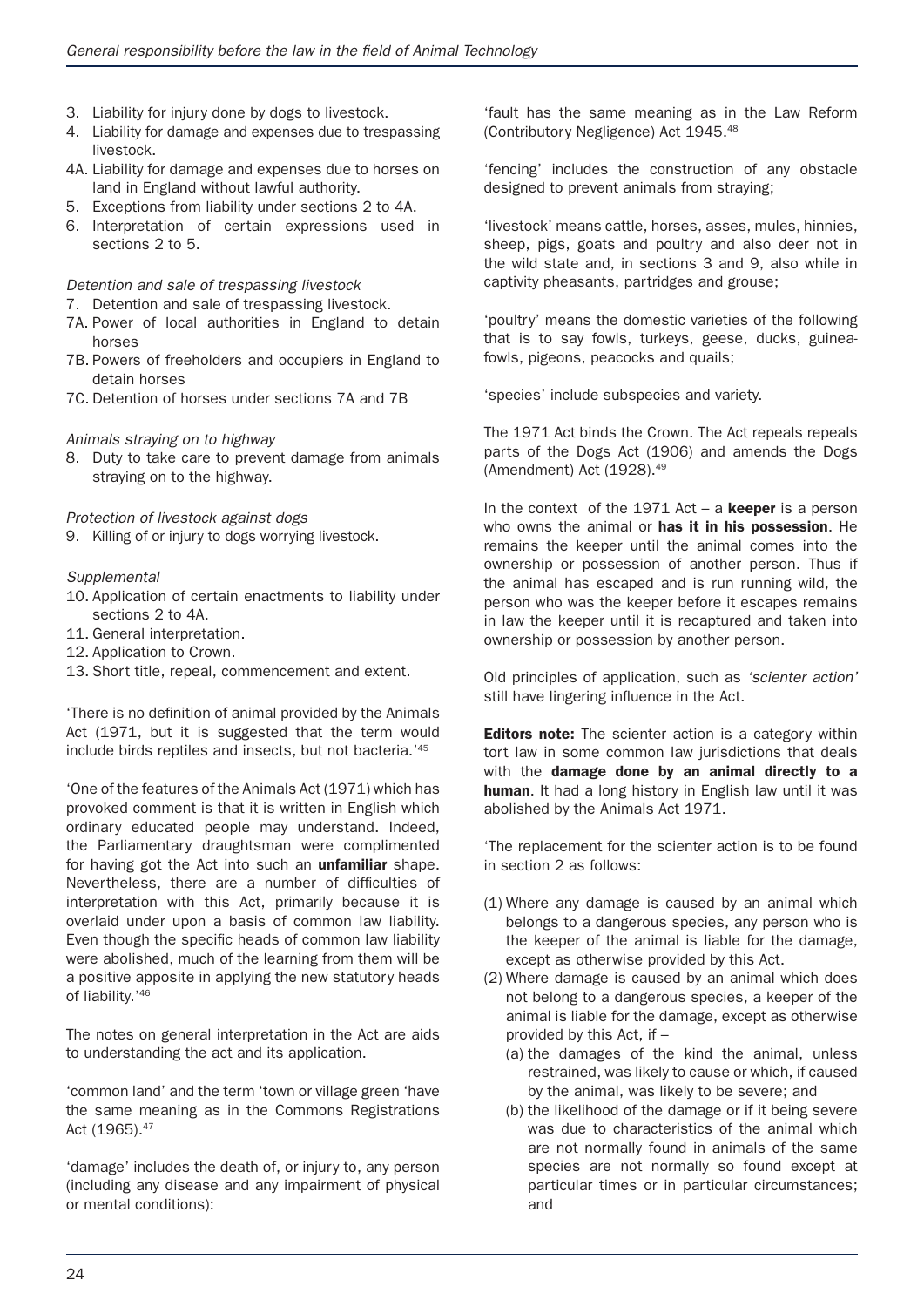(c) those characteristics were known to that keeper or were any time known to a person who at the time **had charge** of the animal as the keeper's servant.'

It would seem that as an animal technician would rarely possess the animal, in this context he would not be the keeper, but would certainly be the one who had charge of an animal.

There are accepted forms of defence in law in cases of liability for damage caused by animals.

- 1) A person is not liable under section 2 of the 1971 Act for any damage suffered by a person who has voluntarily accepted the risk thereof.
- 2) A person is not liable under section 2 of this Act for any damage caused by an animal kept on any premises or structure to any persons trespassing there if it is proved either –
	- a) that the animal was not kept there for the protection of persons or property; or
	- b) (if the animal was kept there for the protection of persons or property) that keeping it there was for that purpose was not unreasonable.
- 3) A person is not liable under Sections 2-4, of this Act for any damage which is due wholly to the fault of the person suffering it.
- 4) Contributory negligence can be used as defence for reducing liability. In cases, however, where there is warning or notice of the dangerous characteristics of the animal, this does not automatically indicate contributory negligence on the part of a plaintiff who has gone near the animal.<sup>50</sup>

#### *Liability towards trespassers*

The devious and dangerous pursuits of some extreme pressure groups render concern about trespassers topical.

Although the trespasser is an unwelcome intruder, some care is due to him and even protection from dangerous animals must be provided (cf. Guard Dog's Act 1975).<sup>51</sup>

'… though the occupier is not enjoined to take special care as to the state of his premises in respect of the uninvited, he must nevertheless refrain from setting traps for them; and yet he may use reasonable means – such as placing glass or spikes on a wall – to prevent their entry. However, where the presence of the trespasser is known to or reasonably to be expected by the occupier the latter must, according to what is probably the best view expressed in the House of Lords in Robert Andy & Sons (Colliers) Ltd versus Dunn Breck (1929) A.C 358 refrain from acts deliberately aimed at doing harm to the trespasser or done with reckless disregard for his presence.'<sup>51</sup>

and

'Generally the occupier is not liable to a trespasser unless he injures him either intentionally or recklessly."

'The position of children may also cause considerable difficulty. If the occupier has an attraction on his premises which draws children onto the premises, those children may be treated as licensees and therefore lawful visitors and not as trespassers, unless the occupier takes reasonable steps to keep the children out. Again the occupier may be liable if he has on his premises something which attracts children and if the children so attracted are then injured by a concealed hazard. Animals used of laboratory work might well constitute an attraction to children and the occupier of the laboratory might well be held liable for injuries suffered by children, unless he had taken every reasonable precaution to keep the children out. This duty is quite onerous. In decided cases where there has been an attraction on land the occupier has helped children who managed the land through insubstantial fencing'.33

The following quotation illustrates the complexity and unpredictable nature of liability due to the behaviour of animals.

One general problem is that it is not always easy to determine in what circumstances the plaintiff is to be considered to have brought his injury upon himself. A small boy who put his arm around a dog and kissed it to induce it to play was considered to be the cause of his own injury when the dog bit him (Lee versus Walker (1939).) but another small boy who lay besides a dog and put his arms round its neck was able to recover. (Charlwood versus Craig (1851)). Both were cases involving the 'scientor action' but both were seen relevant to liability under Section 2 (two) of the Animals Act (1971).<sup>2</sup> Again, when a child, a lawful visitor chose to relieve herself near a lion's cage, the defendants, the proprietors of the circus, were held liable when the child was mauled by the lion. The child was not considered to be the cause of her own injury. (Pearson versus Coleman Bros. (1948).<sup>53</sup>

The practical conclusion for the Animal Technician who has care of dangerous or vicious animals, is to keep his unit closed to the public and to be extremely selective as regards visitors, especially in respect to children.

N.B. Reference to the Health and Safety at Work Act (1974), 54 is apt here. A failure on the part of any person to comply with an approved code does not of itself give rise to either civil or criminal liability but if there are any criminal proceedings the provision of any relevant code of practice shall be advisable.

The notions of negligence and liability are associated closely and frequently confused.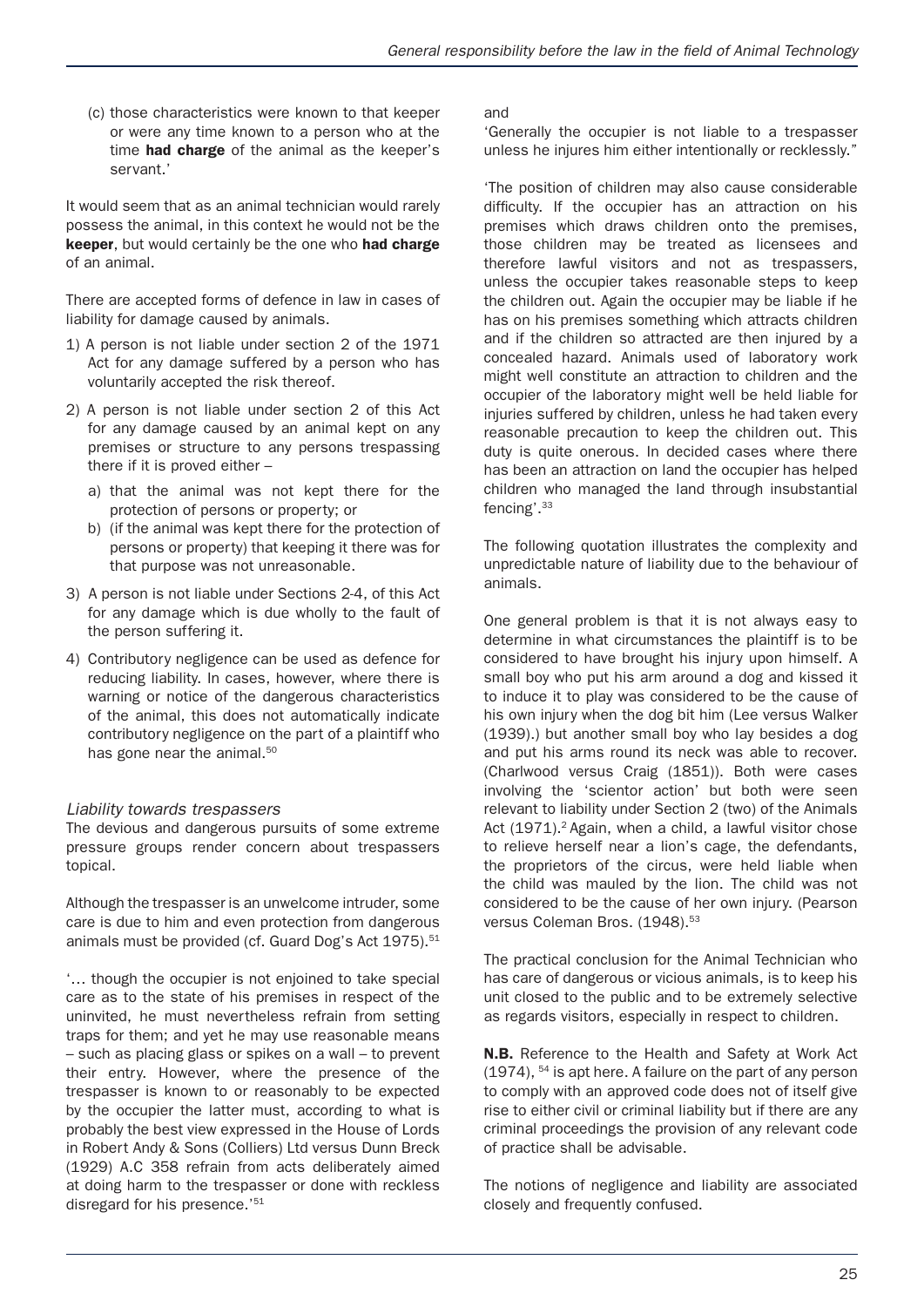'A further significance of determining whether the action for injury done by an animal is one in negligence or one of strict liability under the Animals Act 1971 is for the latter no fault on the part of the defendant needs to be proved. Liability is strict with the one qualification of proof of knowledge under section 2 (2), though this may often be equivalent to proof of fault.<sup>2</sup> A corollary of this general distinction between liability in negligence and under The Animals Act 1971 is that the rules of remoteness of damage appear to be different. It has been suggested already that just as with the scienter action and cattle trespass at common law, the statutory liability under Section 2 and Section 4 of The Animals Act 1971 attracts a test of remoteness based upon direct consequence. However the test of remoteness in negligence is now that of reasonable foresight of consequence. Thus the statutory actions based on strict liability could give rise to a greater extent of liabilirty than in negligence.'<sup>55</sup>

# Protection of the technician

There are numerous legal requirements to ensure that a technician is duly protected from harm in his place of work. In general these obligations fall upon the employer but it is useful for the technician to be aware of the professional hazards and legal implications.

'The increasing stringent requirements of modern experimental work have made corresponding demands upon the husbandry of laboratory animals and have greatly increased the complexities of construction, environmental control and waste disposal in the animal house. This in turn has considerably enlarged the range of electrical, mechanical, chemical and other hazards to which workers are exposed. The dangers associated with the use of carcinogenic agents, radioactive isotopes, pathogenic microorganisms and other experimental materials are common to both laboratory and animal house and research workers using such agents should be fully conversant with the hazards involved and the precautions that need to be taken. In the laboratory, safe containment and use of potentially dangerous materials and equipment is rarely a difficult matter but their use in animal experiments poses problems of human exposure which are frequently difficult to assess and control. Thus, in the animal house there is a wide range of hazards which includes those associated with experimental procedures as well as those associated with the care of animals and ancillary equipment.

After installation by the suppliers of much equipment is maintained by Animal Technicians. A thorough knowledge of the proper use and care of machinery, pressure vessels, control systems, compressed gases and other equipment is essential not only for the safety of the workers but also for the health and well-being of the animals.' 56

Animals themselves can give rise to two types of hazards as far as the technician is concerned – disease or injury. The first hazard comes under the heading **Zoonoses** and the second under the heading **Attacks**.

**Zoonoses** have been defined by the World Health Organisation (WHO) as, 'those diseases and infections which are naturally transmitted between vertebrate animals and man.' List of over 150 to 200 zoonoses have been compiled and new ones are added daily.'<sup>57</sup>

There seems to be little direct legislation in this matter. 'Agriculture (Miscellaneous Provisions) Act 1972.'58

1, Control of Zoonoses.  $-$  (1) this section shall have effect with a view to reducing the risk to human health from any diseases of, or organisms carried in, animals; and the Ministers may by order designate any such disease or organisms which in their opinion continues such a risk as aforesaid.'

This is a general directive providing the Minister with contingent powers to deal with special cases.

A co-relation between the hazards of zoonoses and other hazards from dangerous animals is made in Modern Law of Animals page 47.59

'If, therefore, an animal of a dangerous species is carrying the disease and the plaintiff is infected thereby, and action will lie under Section 2 (1) The Animals Act 1971.<sup>2</sup> If the injury to the plaintiff takes the form of nervous shock or physical injury directly attributable to shock, such damage is actionable under section 2 (1).<sup>'59</sup>

It is pointed out in The Laboratory Animal – Principles and Practice page 197.<sup>60</sup> that

'those who work with poliovirus are always protected by vaccination. The same precaution is normally taken with all staff where work may bring them into contact with human pathogens….

A relevant note occurs in the IAT Manual  $1<sup>st</sup>$  edition.<sup>61</sup>

'Prior to approval, animal handlers will be required to produce evidence of physical fitness and good health, including freedom from active tuberculosis. All animal handlers should receive six monthly chest x-ray examination and tuberculin negative personnel should be retested for tuberculin conversion at six monthly intervals. In the absence of anti-tuberculosis vaccination, tuberculin convertees will be laid off duty until further evidence of freedom from active tuberculosis has been produced. It is advisable that protection against tetanus and the enteric group of fevers should be offered to all animal handlers as a routine. (These recommendations are primarily concerned with the handlers of monkeys in transit.)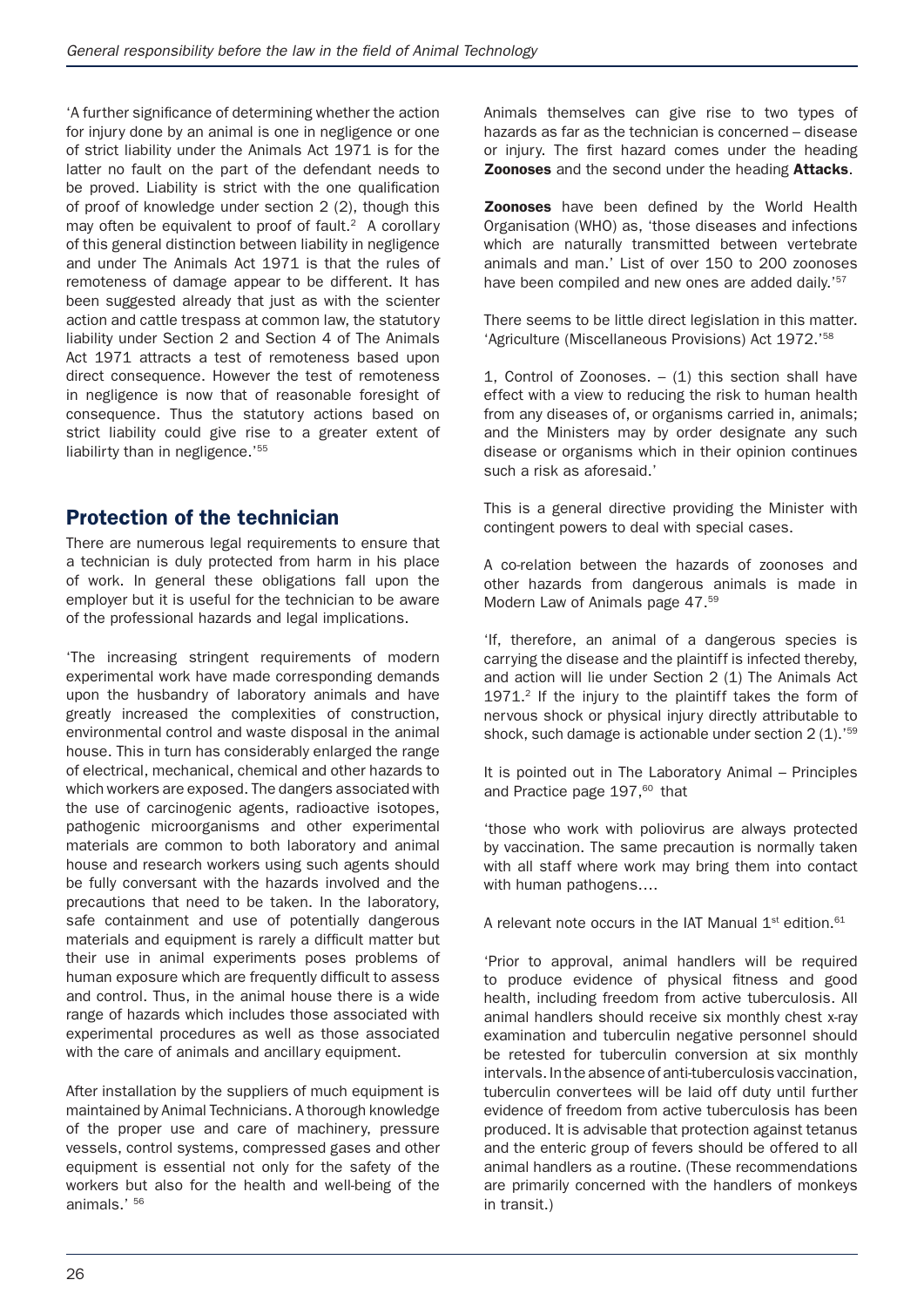**Attacks:** The law appears ambiguous in its attitude towards injuries excess sustained by an employee from an animal in his charge.

#### *The Animals Act 19712*

*Section 6 (5)* where a person employed as a servant by a keeper of an animal incures risk incidental to his employment he shall not be treated as accepting it voluntarily' (he could, therefore claim damages in the case of an injury in the pursuits of his task.)

Previously it was presumed that an employee knew of and accepted risks inherent to his job e.g. the custodian of a dangerous bull or a horse-breaker. In the laboratory setting vicious primates or venomous snakes might call for similar consideration.

Since the 1971 Act only when there is actual rather than presumed assumption of risk can it an employer escape liability.

# **Radioactivity**

Like safety in general this topic extends over a much wider spectrum than the scope of this work. While many details of legislation on this subject can be ignored in this review some points are relevant.

D.M.Taylor in Safety in the Animal House (page 76 – 79) summarises the legal stipulations.<sup>37</sup>

'In addition to the provisions of the Radioactive Substances Act, the Department of State responsible for making safety regulations in several spheres of activity have drawn up Codes of Practice for the use of ionising radiation is….. for most users of radioactive materials in animal experiments the appropriate codes will be 'the Code of Practice for the Protection of Persons exposed to Ionising Radiations in Research and Teaching'. Issued by the Department of Employment and the 'Code of Practice for the Protection of Persons against Ionising Radiations arising from Medical and Dental use' which is issued by the Department of Education and Science and the Department of Health and Social Security.

The Codes of Practice require that every establishment shall make preparations for dealing with an accidental spillage of a large quantity of radioactive material or accidental contamination of personnel. The preparations for dealing with such an emergency and the action to be taken during and after the event must be included in local rules.

It is recommended that the equipment needed for dealing with an emergency should be kept available at all times.

While in most animal houses the likelihood of a large spillage of radioactive material is remote, it is essential that all staff should be conversant with the procedures to be adopted should an emergency occur.<sup>62</sup>

'The ultimate responsibility for radiation safety lies with the employer but the primary responsibility for protecting himself and his colleagues from the harmful effects of radiation lies with the individual worker. It is essential that before starting radiation work, every worker is given instructions in the nature of the risks and the reasons underlying the safety procedures he or she is required to practice.'

#### *Other relevant points of radiation hazards*

Regulations made under the 'Radioactive Substances Act (1948 and 1960)' are applicable not only to corporate bodies but also to individuals.<sup>63</sup>

'Section 6 (3) Regulations made under this section may provide for imposing requirements and prohibitions and restrictions on employers, **employed persons** and other persons.

(4) Any person who contravenes or fails to comply with any regulation made under this section or any requirement, prohibition or restriction imposed under such regulation shall be guilty of an offence'.

#### *Points from Codes of Practice*

'5.3.1. Each designated person must, except as mentioned in the following sentence, wear suitable photographic film in an appropriate holder to measure the cumulative doses of external radiation he receives. In cases of exposure to fast neutrons or to low energy beta radiation, e.g. from tritium, carbon-14 and sulphur 35, special measuring techniques are necessary. Advice can be obtained from the Advisory and Information unit of the Ministry of Labour or from Radiological Protection Service. **Editor's note:** Now Department of Work and Pensions

6.2.2.1 Every designated person should be reexamined annually to check continued fitness for such work, unless it is clear from personal monitoring that he is consistently receiving no more than the maximum permissible dose for non-designated persons.

9.9.2 mops, cloths, scrubbing brushes and any other article used for cleaning controlled areas should be clearly marked and must not be used for any other purpose.'

The GENLEA (pages 28 to 34) supplies instructions concerning the protection of technicians.<sup>64</sup>

'Under this heading three aspects require consideration: a. Access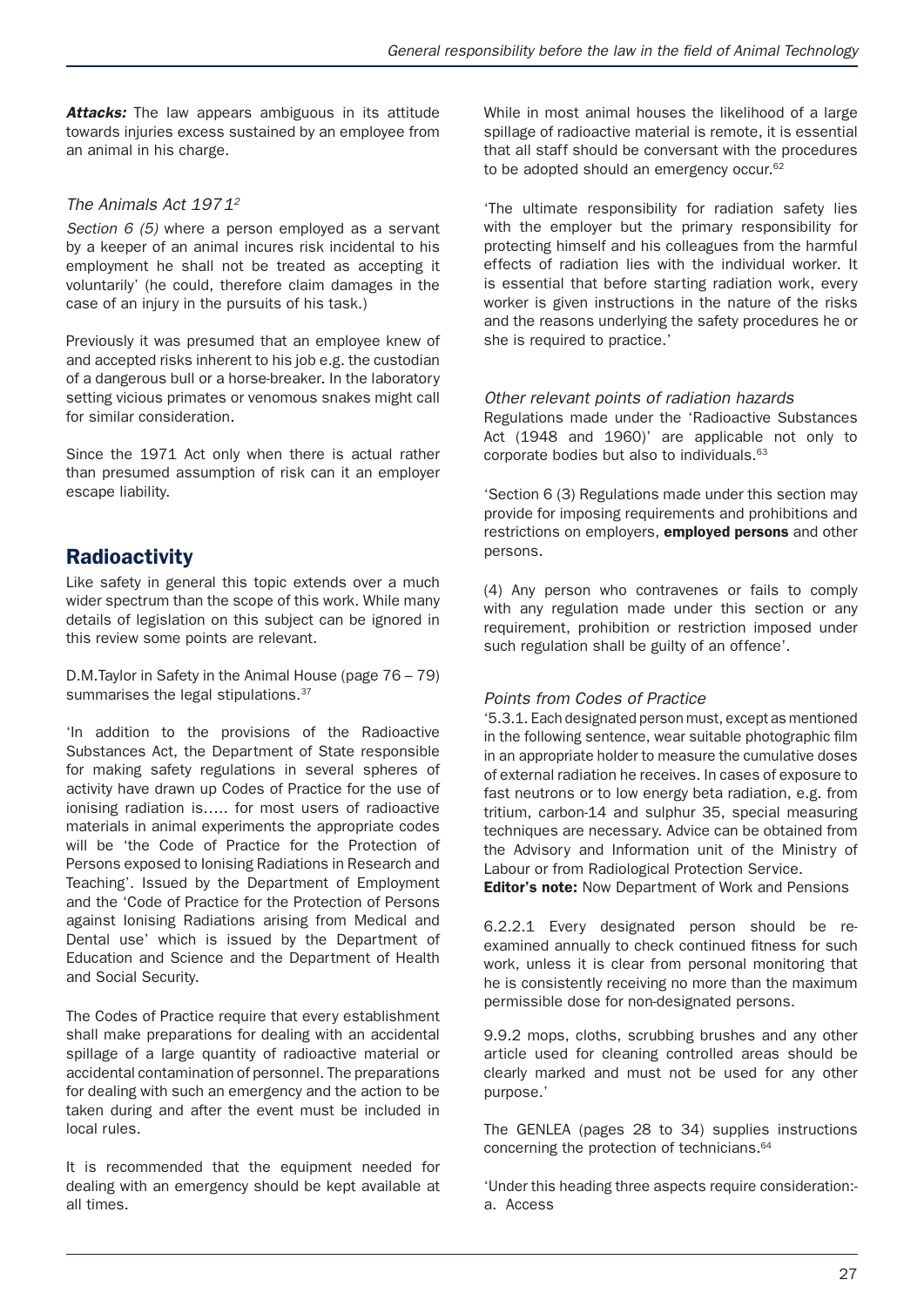- b. Fire precautions
- c. Human health hazards

in order that the importance of these matters be fully recognised, it is recommended that a 'Safety Officer' be appointed.'

#### *Zoonoses*

'Infection arising from zoonoses or the improper handling of infectious materials … education in the diseases of animals transferable to man and the handling of infectious material must be part of the normal training of all staff. If disease occurs the patient's medical practitioner must be made aware of the particular hazards to which he may have been exposed.'

#### *Human health hazards*

These are mainly: – injury arising from trauma, exposure to toxic materials, e.g. formalin vapour or ionising radiation, electrical or gas supply faults, allergies, bedding mites, etc.'

'First-aid equipment must be available, together with instructions for dealing with electrocution and exposure to particular toxicity hazards that may exist.'

#### *Radioactivity*

'Protection of personnel is paramount and guidance in this respect can be obtained from 'Radiological Protection in Universities 1966' published by the Vice Chancellor's Committee of the Association of Universities of the British Commonwealth, the Department of Health and Social Security and the Ministry of Labour have also published 'Codes of Practice relating to radiation hazards'.65

#### *Fire precautions*

in addition to the necessary fire points and appliances, it will be necessary to evolve means of access in case of fire when attendants are not normally present.<sup>'66</sup>

### The technicians responsibility before the law

In legal parlance the technician is a "servant" – a source of legal privilege in many respects.

'According to the standard definition a servant is any person who works for another upon the terms that he is to be subject to the control of that other person as to the manner in which he shall do his work… Although no new definition of a servant has yet gained currency, the modern servant begins to look different from his prototype – the manual or domestic worker.'67

'Masters (employers) are held 'vicariously' liable for torts committed by their servants (employee) in the course of their employment, i.e.they are held liable for the wrong of a servant even though the tort is one which they have not ordered or authorised. This is a common- sense rule, for employees are usually people of slender means and it is fair that an injured plaintiff should be entitled to seek common compensation from those who control and profit by the organisation by which he is employed though it should be noted that in legal theory (though practice usually parts company with theory, since no one sues a "man of straw") there is nothing to prevent the master from making good his own loss by claiming against the servant tortfeasor.'<sup>67</sup> **Editor's note:** Tortfeasor – and individual who has been found to have committed a civil offense that injuries another party.

"For instance, hospital authorities have been held vicariously responsible for the negligence of nurses, radiographers and even of whole-time assistant medical officers; and companies are regularly made liable for the torts of their executive.'<sup>67</sup>

'Clearly a master cannot be made liable for every wrongful act which his servant commits but only for wrongs committed 'about the Masters business. Whether any particular act does thus fall within the 'scope of an employment' must always be largely a question of fact.'

It should be noted that the master may be held liable even if he has prohibited the servant from doing the act in question. Though prohibition may be relevant in determining whether the act was committed in the 'course of employment', it cannot, of itself, exculpate the master: if the law were otherwise masters would always escape liability by the simple expedient of prohibiting their servants from committing any torts during their service.<sup>67</sup>

The amount of responsibility expected from a technician will be parallel with the degree of care demanded by his duties.

'… such care will be required as a reasonable man could consider necessary according to the danger potential of the article: failure to act in the appropriate way will constitute negligence. Moreover, where the danger to be anticipated if insufficient care be taken is such as ought to be put a man especially upon his guard", (e.g., dealing with the highly infected and difficult to contain animals,) 'the law may demand of him a degree of foresight, higher than foresight of the probable. (cf. Overseas tankship (U.K.), Ltd V Miller steamship company. Pty Ltd (1967) AC.617)<sup>68</sup>

'… necessity may sometimes excuse what might otherwise be lack of care. If a lawyer undertakes to amputate your leg and gangrene sets in through lack of skill, he will be answerable. (*imperitia culpea adnumeratur* – [*translation* lack of skill amounts to a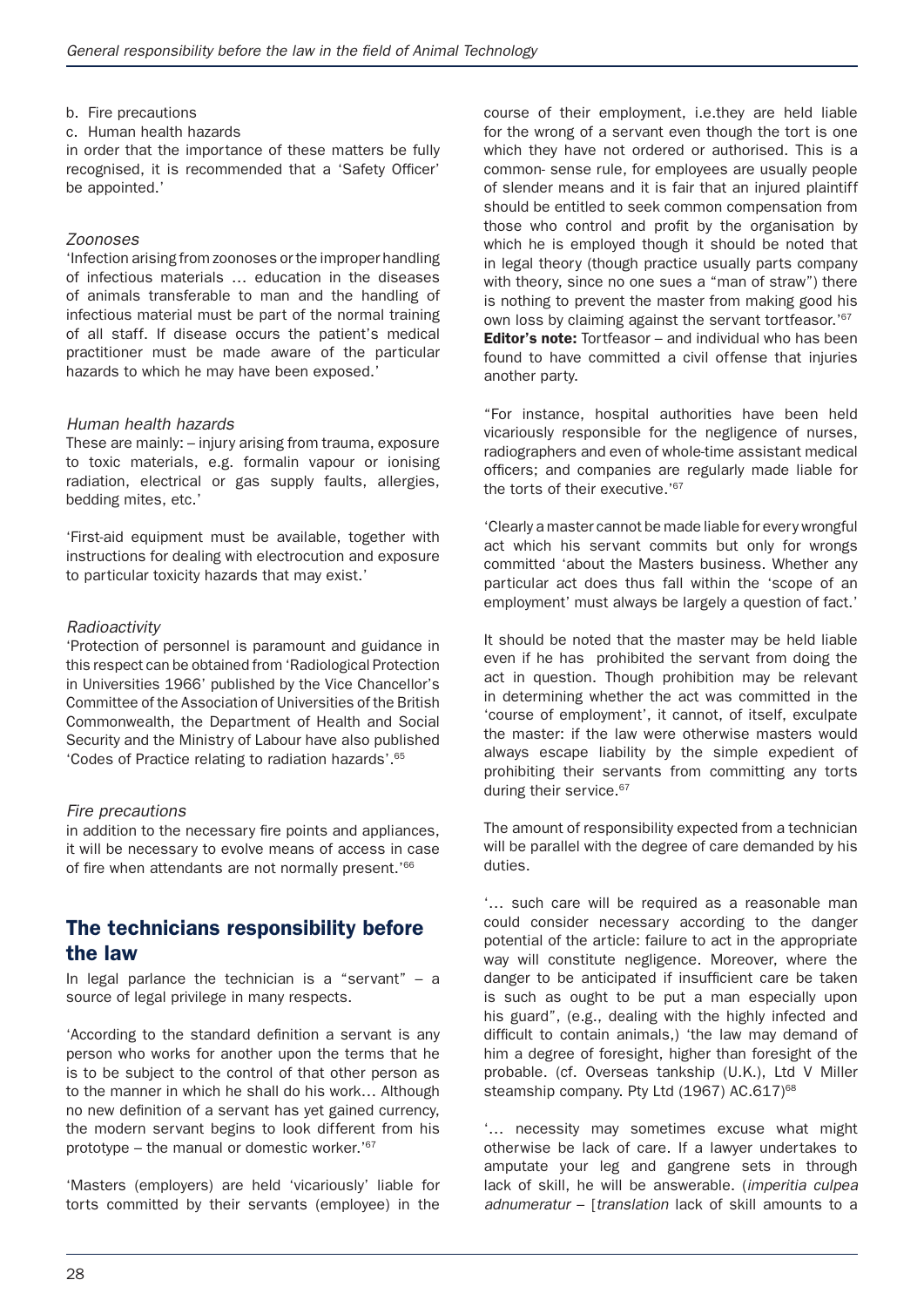fault], amounts to fault in English law just as it did in Roman); but it would be otherwise if he were to operate in the case of necessity to save your life when far from proper help.'68

*Dangerous Animals.* In the first instance it is the keeper or one in control of an animal that is responsible for damage caused by its behaviour. The technician will often be performing this role. Fortunately it is possession rather than control of the offending animal which takes priority in the matter of liability.

'The requirement that the proper defendant should be the possessor of the livestock will exclude from liability those who have an interest less than possession. If livestock are in the possession of a farmer than his cowman, as an employee, will merely have custody of the livestock in his charge and the cowman will not be held liable under section 4 of The Animals Act if the livestock stray.'<sup>69</sup>

It is however, the knowledge of the animal possessed, by the one caring for it, which is important in law.

'The keeper will be deemed to have knowledge of the animal's abnormal characteristics if they 'were at any time known to a person who at that time had charge of the animal as it is that **keeper's servant....** Again, knowledge by the defendant servant that cattle, entrusted to their control to be driven along the highway, were dangerous, has been held to be the knowledge of the master.'70

# Cruelty to animals

In the matter of cruelty to animals, within the terms of the 1911 Act, the avoidance of causing suffering is a personal obligation. The extent to which suffering can be caused or prevented will be scaled in keeping with the position of the technician in the animal unit. It is applicable however, whether his duty is merely packing animals for transport or is the overall supervision of a complete animal house. The employee cannot always escape under the umbrella of a corporation or firm.

#### *Agriculture (Miscellaneous Provisions) Act (1968)* <sup>58</sup>

Part 1. Welfare of Livestock.

*Prevention of unnecessary pain and distress for livestock.*

*Interpretation. (4)* where an offence under this Act committed by a body corporate is proved to have been committed with the consent or connivance of, or to be attributable to any neglect on the part of, any director, manager, secretary or other similar officer of the body corporate or any person who was purporting to act in any such capacity, he as well as the body corporate shall be guilty of that offence and shall be liable to be proceeded against and punished accordingly.'

*Home Office licence.* A technician holding a Home Office licence to carry out experiments upon animals is personally responsible for the observance of the conditions etc., laid down in the licence.

In many cases a licence is issued to a technician under the supervision of a senior scientific member of staff. In these cases the responsibility of the technician is diminished.

# The new Safety Act

The Health and Safety at Work Act (1974) imposes new responsibility on the technician as it stipulates that in some cases it is the duty of an employee to be concerned with safety.<sup>71</sup>

'Section 7 it shall be the duty of every employee while at work:-

- (a) to take reasonable care for the health and safety of himself and of other persons who may be affected by his acts or omissions at work; is) (e.g.leaving the cage of a dangerous animal opened) and
- (b) as regards any duty or requirement imposed on him his employer or any other person by or under any of the relevant statutory provisions, to cooperate with him so as so far as it is necessary to enable that duty or requirement to be performed or compliant with; and

S: 6 (3) it shall be the duty of any person who erects or installs any article for use at work in any premises where that article is to be used by persons at work to ensure, so far as is reasonably practical, that nothing about the way in which it is erected e.g. cage racking) or installed makes it unsafe or a risk to health when properly used.

An employee is not protected from the error of his ways merely by the fact of being only an employee.

S. 36 (1) where the commission by any person of an offence under any of the relevant statutory provisions is due to the act or default of some person, that other person shall be guilty of the offence, and a person may be charged with and convicted of the offence by virtue of this subsection whether or not proceedings are taken against the first mentioned person.'

### *Ionising Radiations*

Some points in the codes of practice concerning responsibility as far as individual technician is concerned.

#### 'Section 2.4 Responsibility of Individuals

2.4.1 It must be impressed on every individual working with ionising radiations or radioactive substances that he has a duty to protect both himself and others from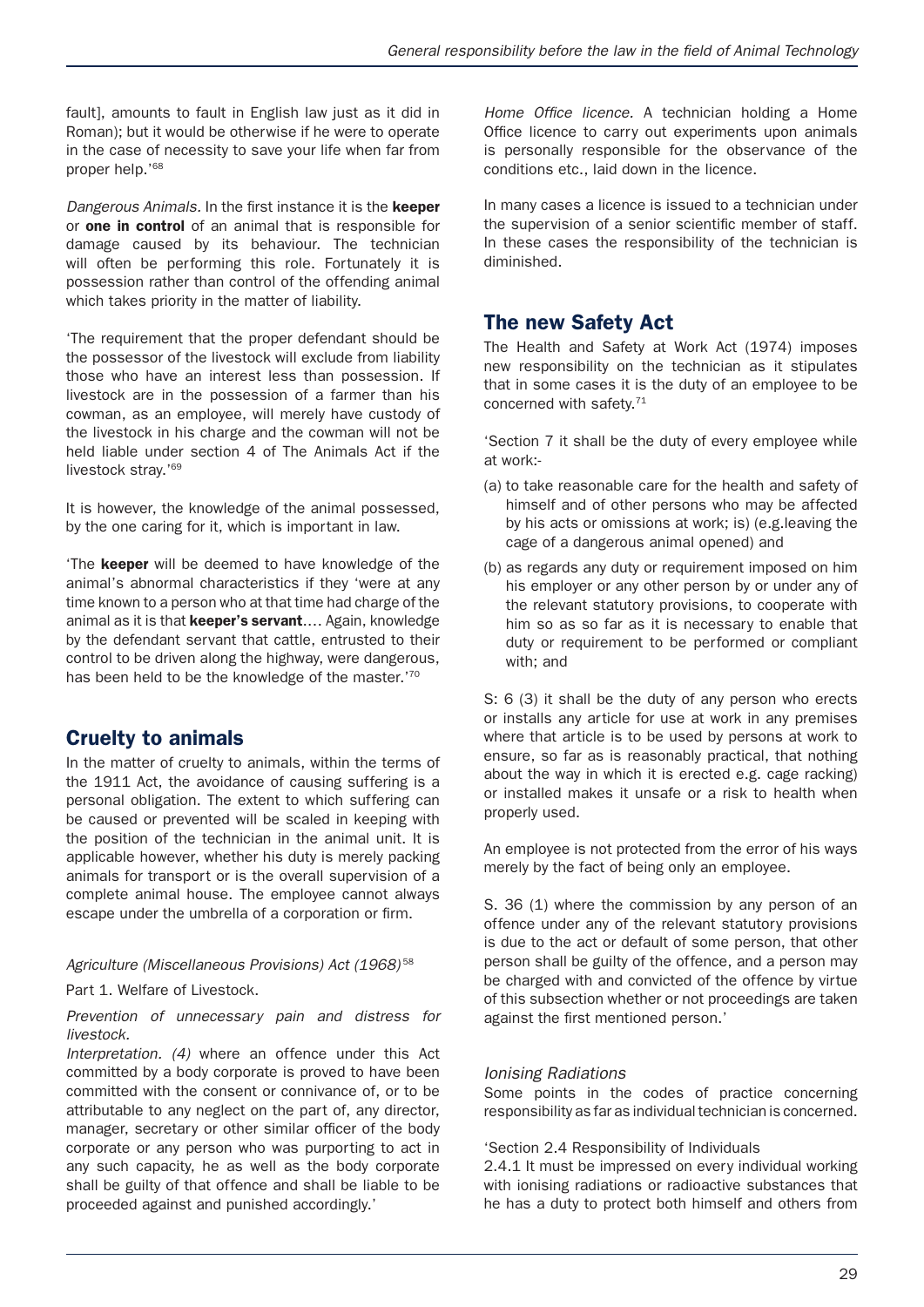any hazard arising from his work and that he must not expose himself or others to ionising radiation to a greater extent than is reasonably necessary for the purpose of his work.'

'4.3.3.4 Working methods which tend to cause dust or which involved the risk of spillage should where possible be avoided.'

'9.10.1 *Personal Hygiene*. In order to prevent ingestion, inhalation or other absorption of radioactive substances special attention must be paid to personal hygiene.'

'9.10.2 Eating and drinking, smoking, taking snuff and the application of cosmetics must not take place in active areas.'

The following important reminder occurs in Safety in the Animal House (page 77).<sup>62</sup>

'The ultimate responsibility for radiation protection lies with the employing organisation but the primary responsibility for protecting his or herself and other people from radiation hazards rests with the individual worker. Consequently nobody should be permitted to begin to use radiation sources in any form until he or she has become fully acquainted with the nature of the potential hazard and the general and local laws for radiation work.'

Responsibility before the law is not completely onesided there are circumstances in which reciprocity on the part of an employer is demanded.

For instance, a servant is under moral duty to protect his master's goods; if:, therefore, he sees that they are in danger from, say fire, he should rescue them… On the other hand it has been held that a man who is injured in attempting to stop a runaway horse in the country, when no one is in danger, will have no claim against the owner. The law encourages the hero but dislikes the busybody.72

### The technician as an administrator

The responsibility of the Animal Technician, as an administrator, before the law will be commensurate with his authority within the organisation for which he works. It is presumed that he is not the proprietor and so we can readily ignore such laws as the Occupiers Liability Act (1957). It is likewise supposed that he is not the employer, so that The Factory Act (1961) and similar legislation along with laws on insurance and trade unions are excluded from discussion.

Most of the law with which the Animal Technician as an administrator may be concerned, has already been touched upon. It remains merely at this juncture to highlight the salient points of his legal obligations.

#### *Cruelty*

A Chief Technician is in a position to control the activities of his subordinates in the treatment of animals and must be prompt in preventing any of them from mistreating their charges. Although the law, when legislating against 'permitting of cruelty' specifically mentions the 'owner', it indirectly indicates the responsibility of the administrator.

Is the implication of permitting cruelty is expect expressed in the 1911 Act.<sup>73</sup>

'(2) for the purpose of this section, an owner shall be deemed to have permitted cruelty within the meaning of this Act if he shall have failed to exercise reasonable care and supervision in respect of the protection of the animal therefrom:'73

Co-operation in cruelty by tacit permission or concealment may place a chief technician in an unlawful position. There are well established legal principles governing cooperation in criminal acts.

'… Suppose while doing nothing active to help and knowing nothing of the deed, be listens to a story of his exploits after it is done and then takes no steps to expose a to the appropriate authorities…' Even without actual participation, connivance, assistance in the preparation or subsequent assistance but only with'"Concealment of knowledge of the crime – B has a one-way… Being a party to the crime.'74

#### *Drugs*

A Chief Technician as an administrator may find himself responsible for dangerous drugs, the control of which is covered by a complex of law. Peripheral although these obligations may be to the technician's main duties, they are important. H Boyd in Safety in the Animal House summarises the legal position as regards drugs most succinctly.

The sale and supply of poisons is regulated by Part II and P III of the Pharmacy and Poisons Act (1933). The Act provides the subordinate legislation regulating *inter alia* the sale and supply of poisons, storage, transport and labelling of poisons and the compounding and dispensing poisons. Rules made under the Act will be found in Halesbury's Statutory Instruments under the title Medicine. The 1933 Act is subsequently amended by the Medicines Act 1968.75 Except as provided by rules made under the Act, the 1933 Act does not extend to or interfere with the sale of poisons to a person or institution concerned with scientific education or research if the poisons are required for education or research. However laboratories which use animals are further affected by the 1968 Act as follow: Section 32 restricts the sale, supply, manufacturer or assembly of any medicinal product for the purpose of a medicinal test on animals. The provisions of Section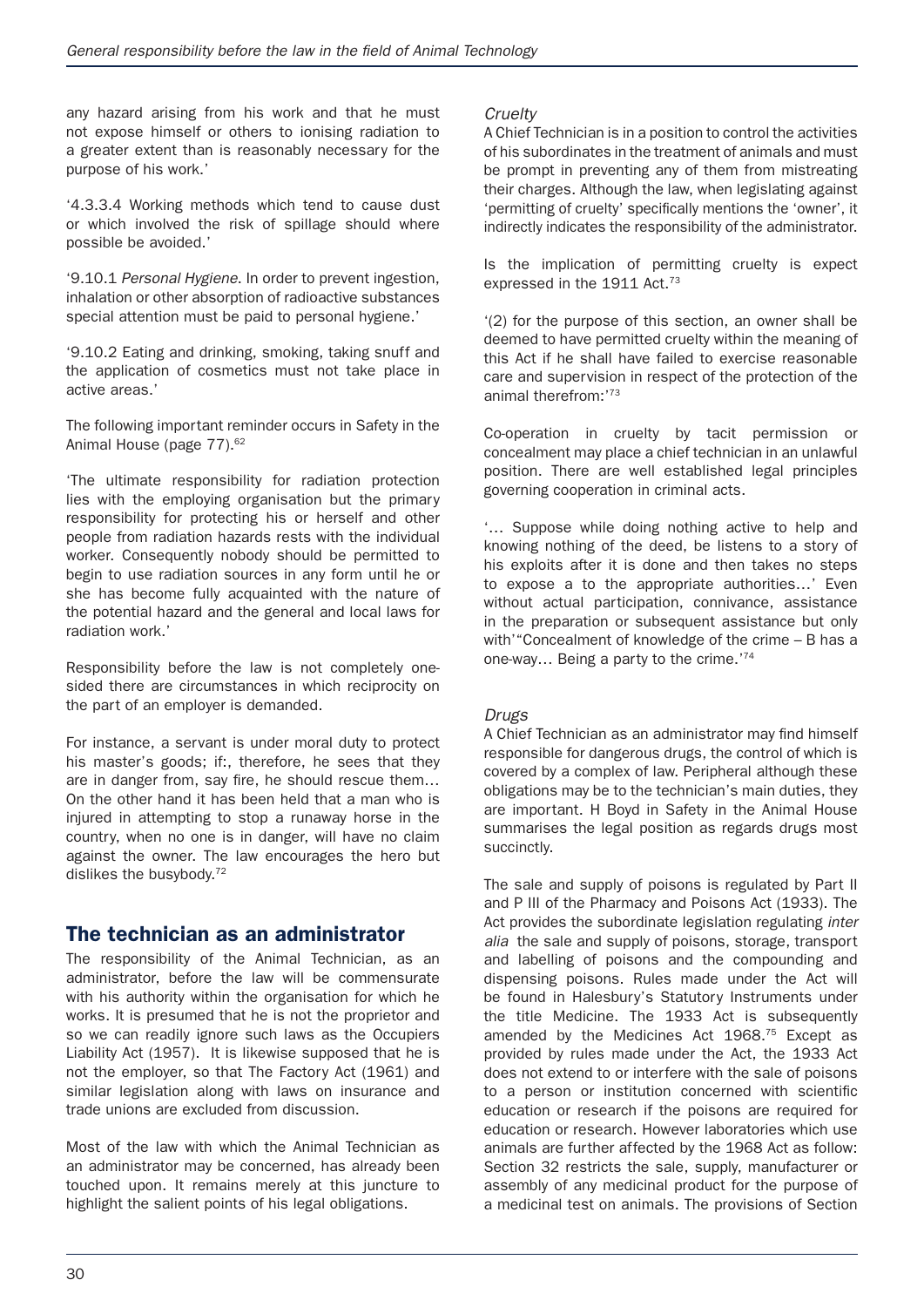32 are exempted in the case of certain tests specified in section 33. Subsequent sections provide for the administration of the restrictions. Sections 40 to 42 restrict the supply of medicated animal feeding stuffs and incorporation of substances and articles in the animal feeding stuffs. Sections 51 to 68 restrict the sale and supply of medicinal products, including any product to be administered to animals for a medicinal purpose. 'Medicinal product' and 'medicinal purpose' are given a widespread involved definition under section 130 of the Act, to which those concerned should refer.<sup>75</sup> 'Reference should also be made to The Misuse of Drugs Act 1971 and regulations with regard to the supply, use, safe custody and disposal of drugs.<sup>33</sup>

*Diseases.* The Chief Technician involved with farm animals should need needs to be alert and respecting respect to the Diseases of Animal Act (1950).<sup>76</sup>

It (the 1950 Act) grants authority to make orders for putting into effect the general purpose of the Act. Thus the detail of restrictions imposed by the Act is to a great extent contained not in the Act itself but incident alternate legislation made under it… The volume of the subordinate legislation is so great and so varied, that it is not practical to refer to it here in detail. Those concerned with laboratory animals would be well advised to ascertain which particular orders cover their particular field and copies of those orders should be kept in the laboratory library.<sup>77</sup>

Most Orders associated with the 1950 Act stress the illegality not only of contravening the order but also of causing or permitting others to do so; e.g. Swine Fever Order 1963 Section 11.78

*Records* The numerous records required by law are usually the burden of the administrating technician. This duty is set is dealt with in a separate article.

*Ionising radiations* Some points of the codes of practice associated with the Radioactive Substances Act could be the direct concern of the technician as administrator of a large animal large research animal unit.

Section 4.3.3.3 In order to achieve proper containment all work with radioactive substances should be segregated from other work, preferably in rooms reserved solely for it. If such segregation is not practicable special care must be taken to achieve equivalent standards of safety….

Section 4.3.3.5 Laboratory surfaces and equipment should be easy to clean and to decontaminate both during normal work and during maintenance operations…

4.3.3.6 Protective equipment must be provided where necessary to prevent as far as possible contamination of the skin, hair and ordinary clothing. This it must be worn by all persons must be worn by all persons working with unsealed radioactive substances and, if there is a risk of contamination, by persons carrying out maintenance or repair work.

4.3.3.7 The protective equipment must include a sufficient supply of suitable breathing apparatus where there is liable to be a hazard from gaseous or airborne radioactive substances.

4.3.2.7 To reduce the time of exposure to the minimum, work should be to the minimum, work should be carefully planned in advance. It may well be desirable to have trial runs using a dummy source or without exposing the source or energising machine.

5.1.1 The effectiveness of protective measures must be assessed by regular monitoring both of the working environment and of the persons concerned. In each case it is necessary to assess the levels of external radiation and the amount of any contamination that may be present.

5.3.6 The film badge must be examined periodically under arrangements made by the controlling authority.

6.2.1.1 No person may be engaged on work which will require him to become a designated person unless, within the previous four months, he has been medically examined and declared fit for work for such work.

7.2.7 Arrangements should be made to ensure that persons within an enclosure can shut off quickly all sources of ionising radiation from within the enclosure, can leave the enclosure without delay and can, if necessary, obtain immediate help from outside the enclosure.

7.2.8 When the apparatus is about to be energised adequate warning should be given to all persons in the vicinity. This should be done by warning light, or audible signals or both. One or other warning signal or both, should continue to operate while the apparatus is energised. Where practicable these warnings should operate automatically and be so designed as to 'fail to safety'.

8.2.2 If the source is leaking the Responsible Person must be notified immediately. The source must be placed in a leakproof container and the area in which it is it has been used and any person who has used it must be checked for contamination. The possibility that some radioactive substances may have become airborne must be taken into consideration and if necessary, emergency procedures must be put into operation. In no circumstances must the source be used again until any necessary repairs have been affected.

9.2.4 Warning notices must be displayed at or near the boundaries of total enclosure and active and radiation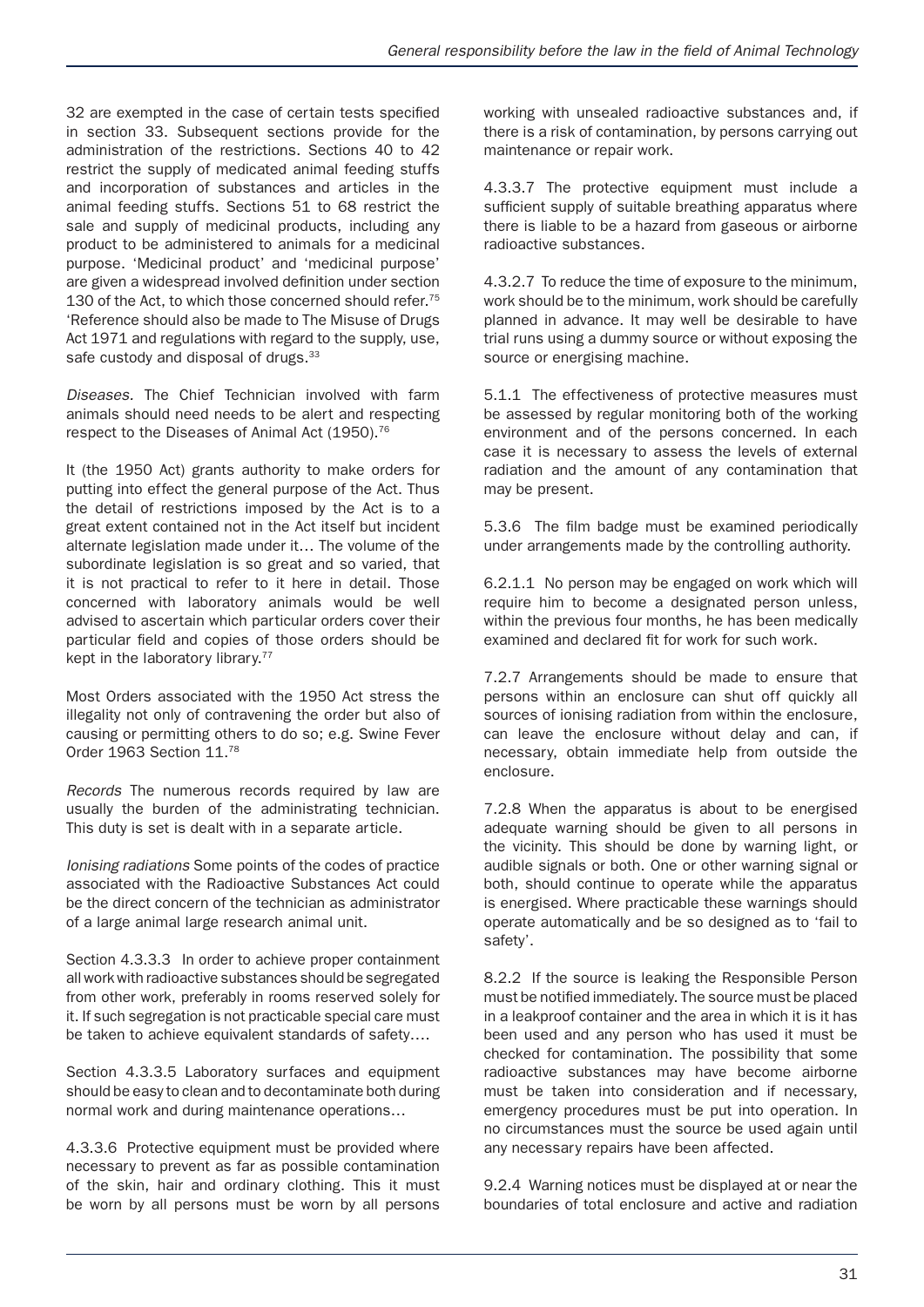areas. Where it becomes necessary to classify an area as of an active or radiation area because of tracer work calm, the notices must be displayed while the work is in process and so long afterwards as the contamination exceeds the levels specified in appendix 2.

12.1 When not in use, sealed sources and unsealed radioactive substances should be securely stored. Stores should be in the charge of a Responsible Person and radioactive substances should only be moved into and out of the place of storage with his/her authority.

12.5 A suitable warning notice must be displayed where it can be easily read outside the place of storage except where the levels of radioactivity do not warrant it.

- (iv) The bins must be stored as a properly appointed place away from sunlight and heat and identified by a label showing the nature and approximate quantity of the radioactive material contained;
- (v) Storage should last until the level of radioactivity is sufficiently low to permit the fluid to be poured down the drain and the carcass to be incinerated in the normal way; and
- (vi)Owing to selective accumulation of certain isotopes by certain organs it is not always necessary to preserve the complete carcass; the organs concerned should be removed from storage as above but it may be safe to incinerate the remainder of the carcasses immediately.

The Control of Pollution Act (1974) has increased penalties in connection with the Radioactive Substances Act (1960).

# **Safety**

Although it is an employer's responsibility to keep working conditions as safe as possible for his employees, the Superintendent or Chief Animal Technician in charge of the animal units should be responsible for the safety of the personnel of his in his charge.<sup>79</sup>

The Health and Safety at Work Act 1974 has brought up-to-date, organised and collated all relevant material in respect to risks involved in places of employment. Obviously such a universal Act is far outside the scope of this selective review but it cannot be denied that it concerns the animal technicians at work. Short notes on the relevant points would not be out of place.

Only part one of the Act is of import to the technician. Part three, for example, is concerned with building operations. In these matters an expert would be called in and any technicians fully involved in these operations would have long passed from the realms of technology to the dizzy heights of administration.

Animals are mentioned as subject matter of health and safety regulations in Schedule three, 17 – 'imposing requirements with respect to the management of animals'.

There is no doubt that the 1974 Act involves the technician, particularly as a qualified person.

In the following quotation from the 1974 Act,the page number refers to the pages of the copies of the Act issued by her Majesty's Stationery office.<sup>71</sup>

p 96.6.-(1) requiring, in specified circumstances, the appointment of persons to perform specified functions and, imposing duties or conferring powers on persons appointed to perform specified functions.

#### (2) Restricting the performance of specified functions to persons possessing specified qualifications or experience.

7. Regulating or prohibiting the employment in specified circumstances of all persons or any class of persons.

8. (1) requiring the making of arrangements for securing the health of persons at work or other persons, including arrangements for medical examinations and health surveys.

(2) Requiring the making of arrangements for monitoring the atmospheric or other conditions in which persons work.

9. Imposing requirements with respect to any matter affecting the conditions in which persons work, including in particular such matters as the structural condition and stability of premises, the means of access to and egress from premises, cleanliness, temperature, lighting, ventilation, overcrowding, noise, vibrations, ionising and other radiations dust and fumes.

10. Securing the provision of specified welfare facilities for persons at work, including in particular such things as an adequate water supply, sanitary conveniences, washing and bathing facilities, ambulance and first aid arrangements, cloakroom accommodation, sitting facilities and refreshment facilities.

In some aspects of the 1974 Act throws the burden of proof of innocence upon the accused.

Page 37.40. In any proceedings for an offence under any of the relevant statutory provisions consisting of a failure to comply with the duty requirement to do something so far as it is practicable or so far as it is reasonably practicable, or to use the best practicable means to do something, it shall be for the accused to prove that it is not practicable or not reasonably practicable to do more than was in fact done to satisfy the duty or requirement, although that was no better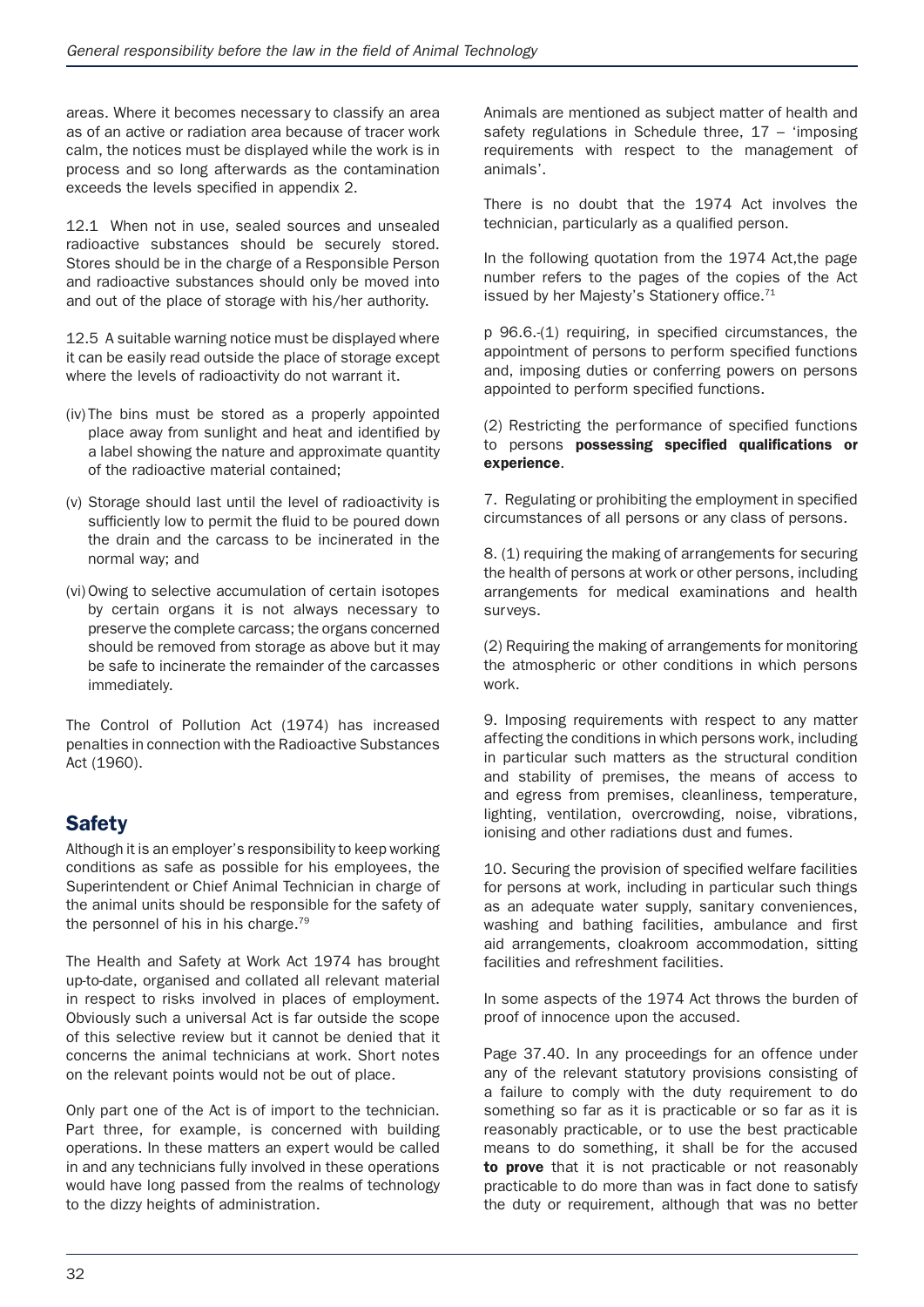practicable means than was in fact used to satisfy the duty or requirement.

Another peculiarity of this act is that in some cases it can be applied to the Crown. (cf section.48 –  $(1)$ ).

The Act stresses the importance of communication and cooperation in matters of safety.

P 3 (3) Except in such cases as may be prescribed, it shall be the duty of every employer to prepare and as often as may be appropriate, revise a written statement of his general policy with respect to the health and safety at work of his employees and the organisation and arrangements for the time being in force for carrying out that policy, and to bring the statement and any revision of it to the notice of all his employees.

Definitions are given in the 1974 Act which may prove useful in understanding its application in practice.

Page  $48.52 - (1)$  (a) 'work' means work as an employee or self-employed person.

P 48 (2) – Regulations made under this subsection may – (a) extend the meaning of work and at work for the purposes of this Part;

P 50 – 'employee' means an individual who works under a contract of employment, and related expressions shall be construed accordingly;

P 48 – 49 (b) an employee is at work throughout the time when he is in the course of his employment, but not otherwise; and

'Article for use at work' means –

- (a) any plant designed for use or operations by person at work, and
- (b) any article designed for use as a component in any such plant;

P 51 – 'personal injury' includes any disease and any impairment of a person's physical or mental condition;

'Disease' in this context would include Zoonosis. Apropos to this danger, the Anthrax Prevention Act (1919) is listed among the existing enactments which are relevant statutory provisions. 80

 $P$  49 – 53 – (1) in this part, unless the context otherwise requires – 'agriculture', subject to subsection (3) below, includes horticulture… dairy farming, livestock breeding and keeping (including the management of livestock up to the point of slaughter or export from Great Britain),…'

Agriculture affairs have been given special exemptions in the Act.

P 13 section  $15 - (1)$  Subject to the provisions of section 50 the Secretary of State shall have power to make regulations under this section for any of the general purposes of this part except as required regards matters relating exclusively to agricultural operations.

Matters relating to agriculture occur in section 29 and section 33 and in schedule 4.

The benefits or at least effects of the 1974 Act will be eventually felt on the shop floor, at the laboratory bench or in the animal room through regulations and codes.

P 49 'code of practice' includes a standard, specification and any other documentary or practical guidance;

Sections 15 and 16 provide for the making of new Health and Safety Regulations which will identify in detail the particular obligation to be performed in particular industries, and of codes of practice which will give practical guidance as to how the new specific statutory obligations under sections 2 to 7 are to be fulfilled. Existing legislation such as the factories act and the offices, shops and railway premises act; will be replaced by the new regulations pass under this new enabling statute and will be accompanied by a code of practice applicable to a particular industry approved and issued by the Commission. It may be noted that the commission will also approve such codes of practice which issued or proposed to be issued otherwise than by the commission as in its opinion are suitable for the purpose of providing practical guidance with regard to the requirements of the provisions under sections 2 to 7. Provision is made for the periodical review and updating of codes of practice.

It is important to note the degree of legal force which these codes of practice carry.

P  $16 - 17 - (1)$  A failure on the part of any person to observe any provision of an approved code of practice shall not of itself render him liable to any civil or criminal proceedings; but where in any criminal proceedings a party is alleged to have committed an offence by reasons of a contravention of any requirement or prohibition imposed by or under way under any such provision as is mentioned in section 16 (1) being a provision which there was an approved code of practice at the time of the alleged contravention, the following subsection shall have effect with respect to that code in relation to those proceedings.

(2) any provision of the code of practice which appears to the court to be relevant to the requirement or prohibition alleged to have been contravened shall be admissible in evidence in the proceedings; and if it is proved that there was any material time at any material time failure to observe any provision of the code which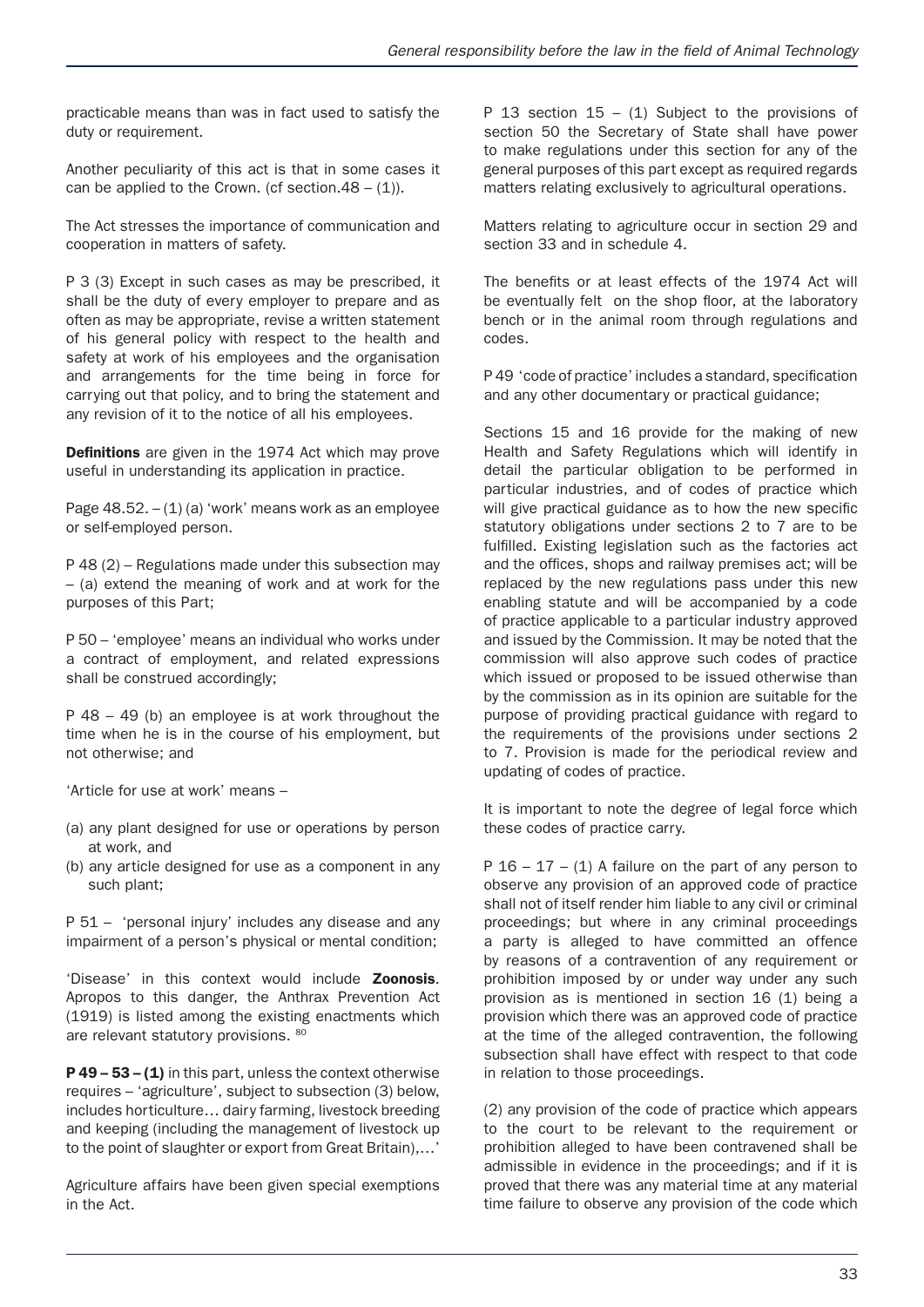appears to the court to be relevant to any matter which is it is necessary for the prosecution to prove in order to establish a contravention of that requirement or prohibition, that matter shall be taken as proof as proof unless the court is satisfied that the requirement or prohibition was in respect of that matter complied with otherwise than by way of observance of that provision of of the code. So the accused must justify his alternative method.

Further embellishments of this 1974 act can appear in the form of local bylaws.

P 98 schedules 3.(22) conferring on any local or public authority power to make bylaws with respect to any specified matter, specifying the authority or person by whom any bylaws made in the exercise of that power need to be confirmed for, and generally providing for the produce for the use for the procedure to be followed in in connection with the making of any such bylaws.

The importance of these additional regulations and possible bylaws to the 1974 Act calls for careful and constant monitoring on the part of Animal Technicians involved in the higher echelons of administration.

The following points from the 1974 act are of direct concern to the technician as an administrator:-

P 96.11 imposing requirements with respect to the provision and use in specified circumstances of protective clothing or equipment, including clothing affording protection against the weather.

P 97.14 imposing requirements with respect to the instruction, training and supervision of persons at work.

15 – (1) requiring, in specified circumstances, specified matters to be notified to specified persons.

P 37.37 – (one) where an offence may be the relevant statutory provisions committed by a body corporate is proved to have been committed with the consent or connivance of, or had to have been attributable to ball to any neglect on the part of, any director, manager, secretary or other similar officer of the body corporate or other person who was purporting to act in any such capacity, he as well as the body corporate shall be guilty of that offence and shall be liable to to be proceeded against and punished accordingly."

### General nuisance

The Control of Pollution Act (1974) deals with the administrators responsibility in this field.<sup>81</sup> In the main the Act is concerned with local authorities and large institutions, such as public bodies. In sections 57 and 58, local authorities are given power to deal with nuisance caused by noise.

The GNLEA (pages 28, 38 and 39) make relevant comment on the duties of the administrator of an animal unit.<sup>82</sup>

The senior technician or animal house superintendent will be responsible to the director or head of Department for the day-to-day running of the animal house, but he/she may have someone to whom he can refer on matters of policy or circumstances which are unusual.

'Provision must be made the necessary services and appropriate staff: the regular feeding and watering of the animals, thorough periodical cleaning of both cages and premises, and upkeep in fuel and services of any heating or air conditioning appliance ensure installed.<sup>82</sup>

# **References**

- <sup>1</sup> Dolan, K. (2007). Laboratory Animal Law: Legal Control of the Use of Animals in Research, Second Edition https://onlinelibrary.wiley.com/doi/book/10.1002/ 97804707533
- <sup>2</sup> Animals Act  $1971$  Legislation.gov.uk https://www.legislation.gov.uk/ukpga/1971/22
- The Modern Law of Animals (1972). Edited. North P.M. Butterworth, London.
- Dangerous Wild Animals Act 1976 Legislation.gov. uk https://www.legislation.gov.uk/ukpga/1976/38
- Dogs Act 1871 Legislation.gov.uk https://www.legislation.gov.uk/ukpga/Vict/34- 35/56
- <sup>6</sup> Dogs (Protection of Livestock) Act 1953 Legislation.gov.uk https://www.legislation.gov.uk/ ukpga/Eliz2/1-2/28
- Stones Justice Manual (1974). C.T Latham and J. Richman. London p.1175
- 8 Stones Justice Manual (1974). C.T Latham and J. Richman. London p.1177.
- <sup>9</sup> Diseases of Animals Act 1950 Legislation.gov.uk https://www.legislation.gov.uk/id/ukpga/Geo6/ 14/3
- 10 Stones Justice Manual (1974). C.T Latham and J. Richman. London p.627
- $11$  Guidance notes on the Law relating to Experiments on Animals in Great Britain (1975). Research Defence Society (Great Britain) Page 32 https:// wellcomecollection.org/works/vhkbzgqh
- <sup>12</sup> Guidance notes on the Law relating to Experiments on Animals in Great Britain (1975). Research Defence Society (Great Britain) page 37 https:// wellcomecollection.org/works/vhkbzgqh
- $13$  Destructive Imported Animals Act 1932 -Legislation.gov.uk https://www.legislation.gov.uk/ ukpga/Geo5/22-23/12/contents
- 14 Animal Boarding Establishments Act 1963 https://www.legislation.gov.uk/ukpga/1963/43
- <sup>15</sup> Pet Animals Act 1951 Legislation.gov.uk https://www.legislation.gov.uk/ukpga/Geo6/14-15/ 35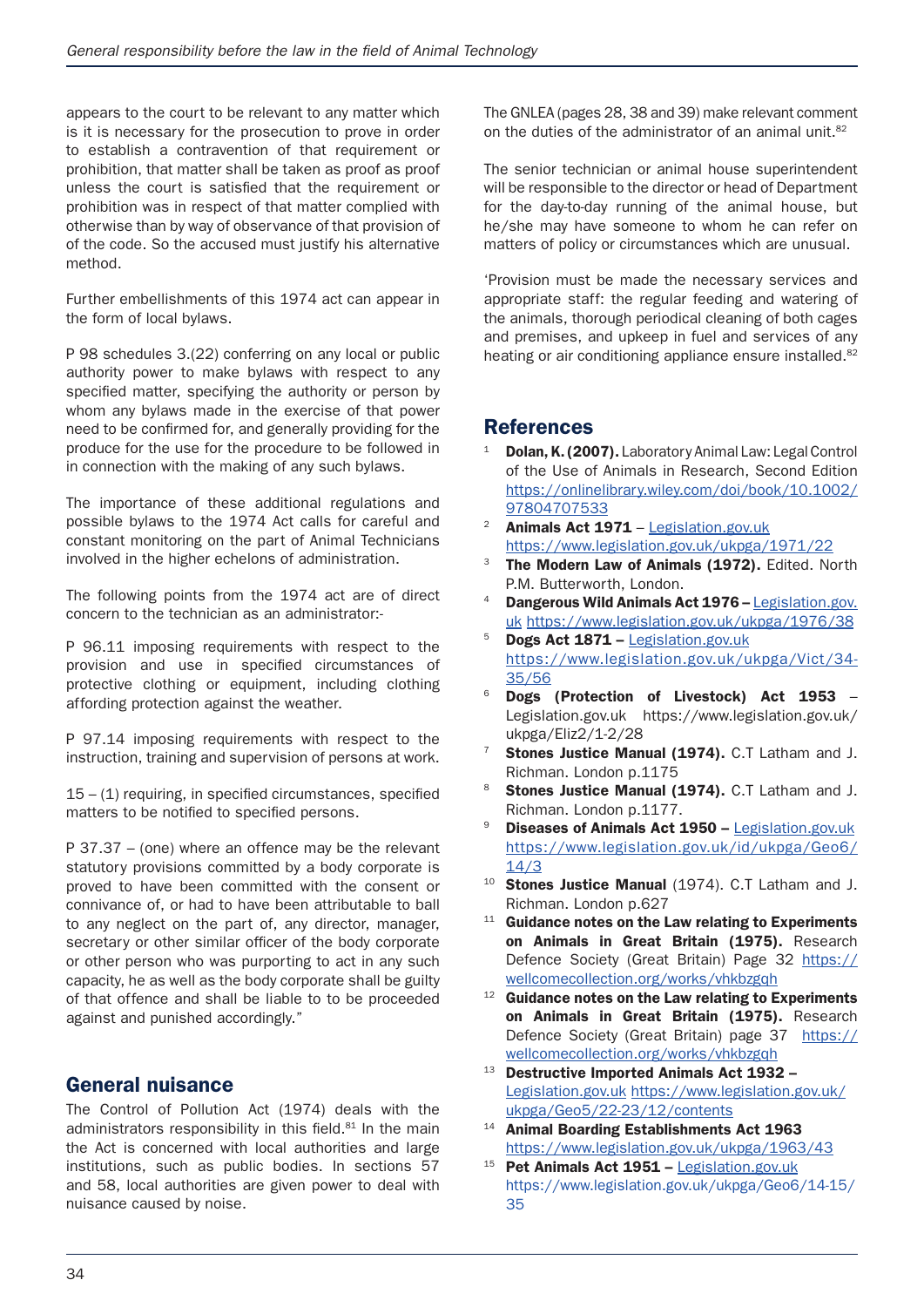- $16$  Rules about animals (47 to 58) The Highway Code https://www.gov.uk/guidance/the-highway-code/ rules-about animals-47-to-58
- $17$  Guidance notes on the Law relating to Experiments on Animals in Great Britain (1975) Research Defence Society (Great Britain) page 50
- https://wellcomecollection.org/works/vhkbzgqh <sup>18</sup> Animal Boarding Establishments Act (1963) https://www.legislation.gov.uk/ukpga/1963/4
- $19$  Introduction to English Law. (1972) Philip S James, Butterworths London page 320.
- <sup>20</sup> The Highways Act (1959) Legislation.gov.uk https://www.legislation.gov.uk/ukpga/Eliz2/7-8/ 25/enacted
- <sup>21</sup> The Agriculture Act (1947) Legislation.gov.uk https://www.legislation.gov.uk/ukpga/Geo6/10- 11/48/contents
- <sup>22</sup> The Modern Law of Animals (1972) Edited. North P.M. Butterworth, London
- <sup>23</sup> Dangerous Wild Animals Act (1976) www.legislation.gov.uk/ukpga/1976/38/section/1
- <sup>24</sup> The Modern Law of Animals (1972) Edited. North P.M. Butterworth, London Page 135<br><sup>25</sup> The Modern Law of Animals (1972) Edited. North
- 
- P.M. Butterworth, London Page 128<br><sup>26</sup> The Modern Law of Animals (1972) Edited. North P.M. Butterworth, London Page 155<br><sup>27</sup> The Modern Law of Animals (1972) Edited. North
- P.M. Butterworth, London Page 176
- <sup>28</sup> Pet Animals in Society: a B.S.A.V.A. Symposium held at the Zoological Society of London, Regents Park, London, 30th and 31st January 1974 / edited by R.S. Anderson. London : Baillière Tindall, 1975.
- <sup>29</sup> Introduction to English Law. (1972) Philip S James, Butterworths London Page 130.
- 30 Introduction to English Law. (1972) Philip S James, Butterworths London page 310.
- 31 Burn's Justice of the Peace and Parish Officer (30th ed ... link.bu.edu/portal/Burns-Justice-of-the-Peace-and-Parish-Officer/LRfvTLAaUo8. Page 1032.
- Stones Justice is manual, C. T Latham and J Richman, London (1974). Page 2472.
- <sup>33</sup> Safety in the Animal House, *editor John Seemer, London, Laboratory animals Ltd (1972) pages 95 to 96.*
- 34 Introduction to English Law. (1972) Philip S James, Butterworths London page 336.
- <sup>35</sup> The Modern Law of Animals, P.M.North, London Butterworth's (1972). Page 174.
- 36 Littlewood Report. Section 9. (cf. Benjamin v Storr
- (1874) page 400.<br><sup>37</sup> **Safety in the Animal House,** editor John Seemer, London, Laboratory Animals Ltd (1972) page 78.
- 38 Public Health Act 1936 Legislation.gov.uk https://www.legislation.gov.uk/ukpga/Geo5and1Edw8/ 26/49/contents
- Public Health (Drainage of Trade Premises) Act 1937. section 81 https://www.legislation.gov.uk/ukpga/ Edw8and1Geo6/1/40/contents
- 40 Public Health Act 1961 Legislation.gov.uk https://www.legislation.gov.uk/ukpga/Eliz2/9- 10/64/contents
- <sup>41</sup> Safety in the Animal House, editor John Seemer, London, Laboratory Animals Ltd (1972) page 99.
- $42$  Guidance notes on the Law relating to Experiments on Animals in Great Britain (1975) Research Defence Society (Great Britain) https://wellcomecollection. org/works/vhkbzgqh pages 33 to 35.
- <sup>43</sup> Radioactive Substances Act 1960 (repealed 27.8.1993) https://www.legislation.gov.uk/ukpga/ Eliz2/8-9/34/contents
- Safety in the Animal House, editor John Seemer, London, Laboratory Animals Ltd (1972) page 44.
- 45 The Modern Law of Animals, P.M.North, London Butterworth's (1972). Page 22.
- 46 The Modern Law of Animals, P.M.North, London Butterworth's (1972). Page 20.<br><sup>47</sup> **Commons Registration Act 1965 –** Legislation.gov.
- uk https://www.legislation.gov.uk/ukpga/1965/64
- 48 Law Reform (Contributory Negligence) Act 1945 https://www.legislation.gov.uk/ukpga/Geo6/8- 9/28/contents
- <sup>49</sup> Dogs (Amendment) Act 1928 Legislation https://www.legislation.gov.uk/ukpga/Geo5/18- 19/21/contents
- 50 The Modern Law of Animals, P.M. North, London Butterworth's (1972). Page 82.
- 51 Guard Dogs Act 1975. Legislation.gov.uk https://www.legislation.gov.uk/ukpga/1975/50/ contents
- Introduction to English Law. (1972) Philip S James, Butterworths London page 311.
- The Modern Law of Animals, P.M.North, London
- Butterworth's (1972). Page 84.<br><sup>54</sup> Health and Safety at Work etc Act 1974 legislation … https://www.hse.gov.uk/legislation/ hswa.htm Page 74.
- <sup>55</sup> The Modern Law of Animals, P.M. North, London Butterworth's (1972). Page 177.
- 56 Safety in the Animal House, editor John Seemer, London, Laboratory Animals Ltd (1972) page 11.
- 57 Pet Animals in Society: a B.S.A.V.A. Symposium held at the Zoological Society of London, Regents Park, London, 30th and 31st January 1974 / edited by R.S. Anderson. London: Baillière Tindall, 1975. Page 140.
- <sup>58</sup> Agriculture (Miscellaneous Provisions) Act 1972 https://www.legislation.gov.uk/ukpga/1972/62/ contents
- 59 The Modern Law of Animals, P.M. North, London Butterworth's (1972). Page 47.
- The Laboratory Animal-Principles and Practice (1971) Lane-Petter, W and Pearson A.E.G. *London*
- Academic Press.<br>**I.A.T. Manual of Laboratory Animal Practice and** Techniques, (1969) Short, D.G. and Woodnott D.P, *London Crosby Lockwood. 62 Safety in the Animal House, editor John Seamer.*
- London, *Laboratory Animals Ltd (1972) pages 76-79.*